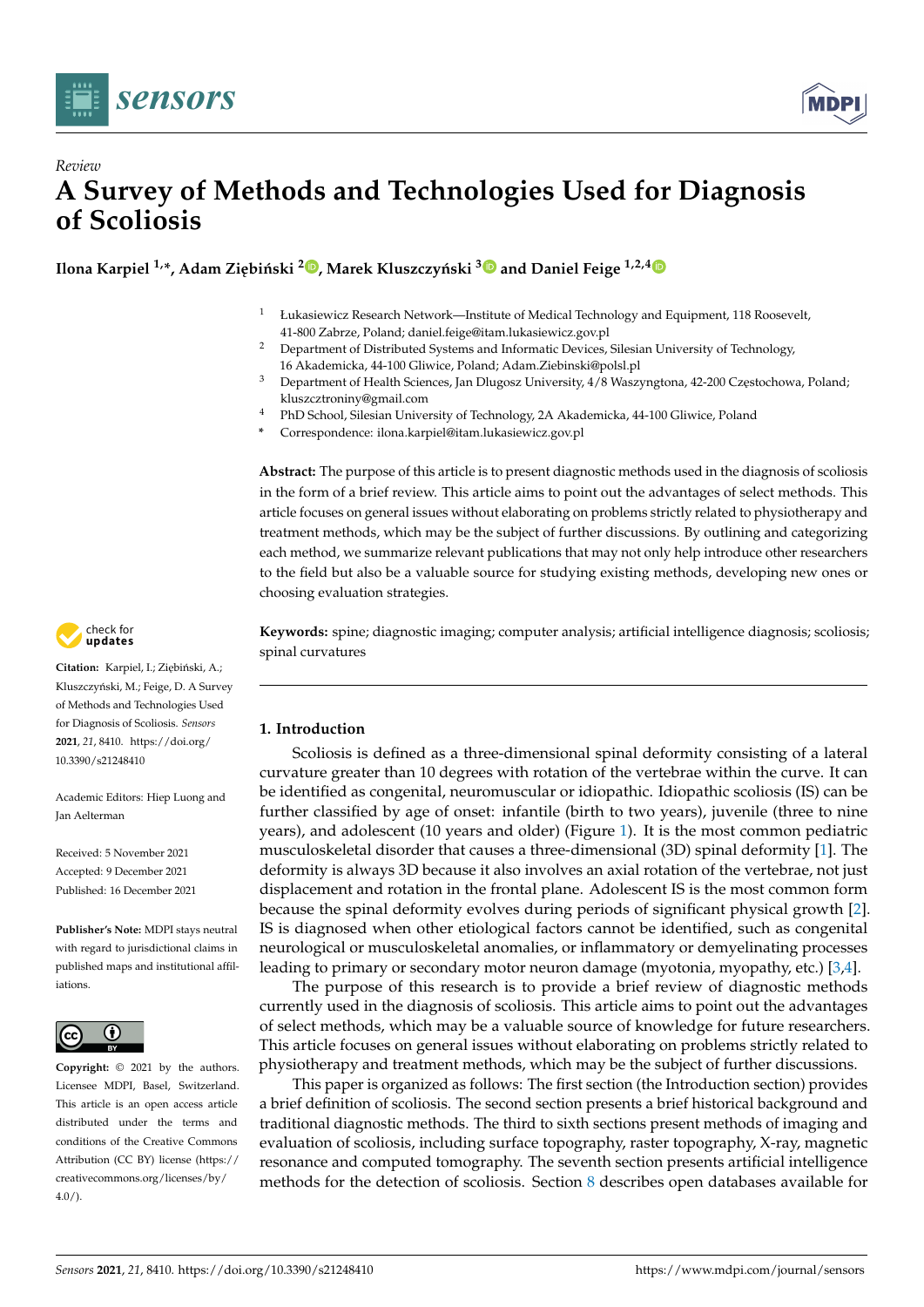<span id="page-1-0"></span>

scoliosis detection. A short discussion of the methods presented is included in Section [9,](#page-13-2) and the conclusions are presented in Section [10.](#page-13-3) artificial intelligence methods for the detection of scoliosis. Section 8 describes open data-

Figure 1. (a) A 4-month-old boy born small for gestational age, at 37 weeks, who presented initially with asymmetry of both the left and right aspects of the anterior and posterior chest and confirmed thoracolumbar scoliosis and vertebral anomalies based on plain radiography with a Cobb angle measurement of 30 degrees, (Case courtesy of Sonal Desai, Radiopedia.org,  $\frac{1}{2}$  degrees of 30 degrees  $\frac{1}{2}$  degrees,  $\frac{1}{2}$  degrees,  $\frac{1}{2}$  degrees,  $\frac{1}{2}$  in  $\frac{1}{2}$  in  $\frac{1}{2}$ tive Commons License (CC BY 3.0).) [5]; (**b**) X-rays of a girl with juvenile idiopathic scoliosis, (Case cour-rID: 63310 under Creative Commons License (CC BY 3.0).) [\[5\]](#page-14-2); (**b**) X-rays of a girl with juvenile idiopathic scoliosis, (Case courtesy of Dr Jeremy Jones, Radiopaedia.org, rID: 89566 (CC BY 3.0).) [\[6\]](#page-14-3); and (<mark>c</mark>) severe left thoracic adolescent scoliosis, (Case courtesy of Dr Jeremy Jones, Radiopaedia.org, rID: 89456 (CC BY 3.0).) [\[7\]](#page-14-4).

## **2. Historical Background—Traditional Methods of Measuring the Degree of Spinal 2. Historical Background—Traditional Methods of Measuring the Degree of Spinal Curvature**

Historically, scoliosis was analyzed using inclinometers, pantographs, and even plas-casts of the back [\[8\]](#page-14-5). Torsion-like growth changes occur both in the spine and throughout casts of the back [8]. Torsion-like growth changes occur both in the spine and throughout the trunk under the influence of modeling the loading and pulling forces by muscles and<br>line work <sup>10,101</sup> nguns <sub>19</sub> Historically, scoliosis was analyzed using inclinometers, pantographs, and even plaster ligaments [\[9,](#page-14-6)[10\]](#page-14-7).

The primary diagnostic procedure used to monitor and assess the severity of scoliosis is spinal radiography. It is the gold standard for assessing spinal deformity but has negative is spinal radiography. It is the gold standard for assessing spinal deformity but has nega-long-term effects. One of the earliest methods was proposed in 1930 by Ferguson [\[11\]](#page-14-8), who evaluated the deformity by determining the angle between the two straight lines that who evaluated the deformity by determining the angle between the two straight lines that connect the centers of the end vertebrae with the center of the apical vertebra. Another extract the centers of the end vertebrate with the center of the appearance in the apical vertebrate similar method used to estimate the degree of scoliosis on a radiograph was proposed in 1948 by Cobb [\[12\]](#page-14-9). It consists of locating the most tilted vertebrae above and below the apex of the curve and measuring the angle between intersecting lines drawn perpendicular to the top edge of the top vertebrae and the bottom edge of the bottom vertebrae. The Cobb angle measurement has become the quantitative standard for recognizing and observing symptoms in scoliosis patients [\[13\]](#page-14-10) (Figure [2\)](#page-2-0). The primary diagnostic procedure used to monitor and assess the severity of scoliosis

Radiologists always measure the Cobb angle using a protractor after manually selecting the marginal vertebrae, which is presented in Figure [2.](#page-2-0) This angle is determined by drawing a line tangential at the superior endplate of the upper extremity curvature vertebra and at the inferior endplate of the lower extremity vertebra and then, lines perpendicular to each of the two lines at the most titled vertebrae [\[12,](#page-14-9)[15\]](#page-14-11). The Cobb angle is useful in evaluating the initial curve, in determining the increasing magnitude of curves, and in deciding when surgical intervention may be most beneficial to the patient. The accuracy of the Cobb angle measurement mainly depends on the subjective experience of radiologists [\[13\]](#page-14-10). This method was used by many clinicians, and they presented the results based on the measurement error. According to some researchers, this error can be up to 11.8° [\[16\]](#page-14-12). Previously, measurements were made using a device called a Cobbometer,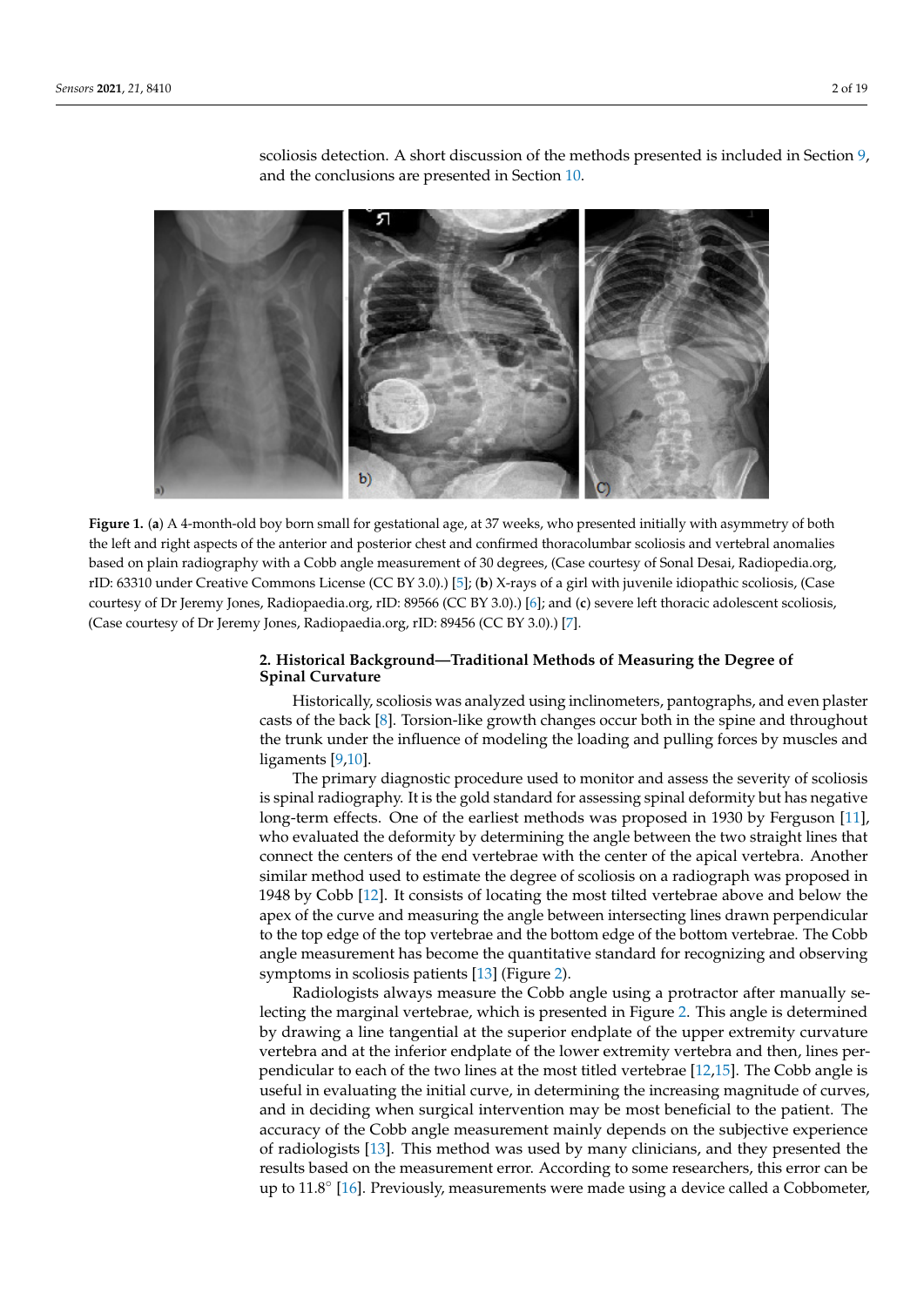but the error was so large that it affected the diagnosis and treatment of patients with scoliosis. Thus, other methods of measuring the Cobb angle are developed to better assess the full three-dimensional spinal deformity with the modern imaging diagnostic techniques that allow 3D reconstructions [\[17\]](#page-14-13). Both the Cobb and Ferguson methods are based on manual identification of the end vertebrae. However, due to better reproducibility, easier application, and the ability to measure larger angles for more severe spinal curvatures, the Cobb method was preferred. The Cobb method has been standardized, and the key aspect *Sensors* **2021**, *21*, x FOR PEER REVIEW 3 of 19 of "reproducibility" has been tested and confirmed in numerous studies [\[18–](#page-14-14)[26\]](#page-14-15).

<span id="page-2-0"></span>

Figure 2. Cobb angle measurement. Tangential lines are drawn from the superior endplate of the superior vertebra and the inferior endplate of the inferior vertebra. The angle formed at the section of these two lines is the Cobb angle. A Cobb angle of at least 10 degrees is necessary for intersection of these two lines is the Cobb angle. A Cobb angle of at least 10 degrees is necessary for  $d_{\text{max}}$  of  $C_0$  as the Courtesy of Association of Association of Association of Association of  $C_0$ diagnosing scoliosis. (Case courtesy of Assoc Prof Frank Gaillard, Radiopaedia.org, rID: 49374, (CC BY 3.0).) [\[14\]](#page-14-16) The Cobb angle is defined either as the angle between the tangential lines (angle a) or the angle between two lines drawn perpendicular (solid lines) to the tangents (angle b).

Radiologists always measure the Cobb angle using a protractor after manually se-One of the simpler diagnostic procedures is the Adams Forward Bend test, which is determined in Figure 2. This angle is determined to the simpler of the simpler of the simpler of the simpler of the simpler of the simpler o was described by William Adams in 1865 and allows for an assessment of posture and the<br>was ikke determine the upper extremity of described by the upper to the second of forestime determines possible determination of scoliosis. The Adams test belongs to the so-called functional tests.<br>Julie and the some interesting periodical the label of some interests the social tests in the social tests. It is a short, not invasive, panness test that does not require the use of any instruments<br>and is often used by physiotherapists and orthopedists. During the test, the patient bends and is onen used by physicial curves and orthopedists. Butting the test, the pattent behas<br>forward, and the physician stands behind their back and looks along the horizontal plane of the spine, seeking abnormalities of the spinal curve and estimating the angle of trunk of the combined measurement of the cobbine of the substituting the thigher thanks rotation. Bunnel [\[27\]](#page-14-17) proposed a simple handheld device called a scoliometer, which is often used to measure and evaluate the angle of trunk rotation during the Adams test and often used to measure and evaluate the angle of trunk rotation during the Adams test and for screening purposes. In recent years, physicians have begun to notice that the detection of scoliosis based on in-office Adams tests may be insufficient. A negative result of this test usually causes the doctor to disregard a diagnosis of scoliosis because this test can only detect the disease when scoliosis is already quite advanced [\[28\]](#page-14-18). It is a short, non-invasive, painless test that does not require the use of any instruments

Surface deformation is recognized as not being able to accurately predict the severity of scoliosis, especially in younger children. Bunnell [\[29\]](#page-14-19) stated that, although the correlation between clinical deformity and radiographic measurement is significant, the standard deviation is so large that reliably predicting the degree of curvature based on surface topography in a given patient is not possible using any technique. Still, in 2021, traditional screening for scoliosis is performed using the Adams test, and the Cobb angle measurement is considered the gold standard. Manual selection of vertebrae by clinicians consequently

was described by William Adams in 1865 and allows for an assessment of posture and the posture and the posture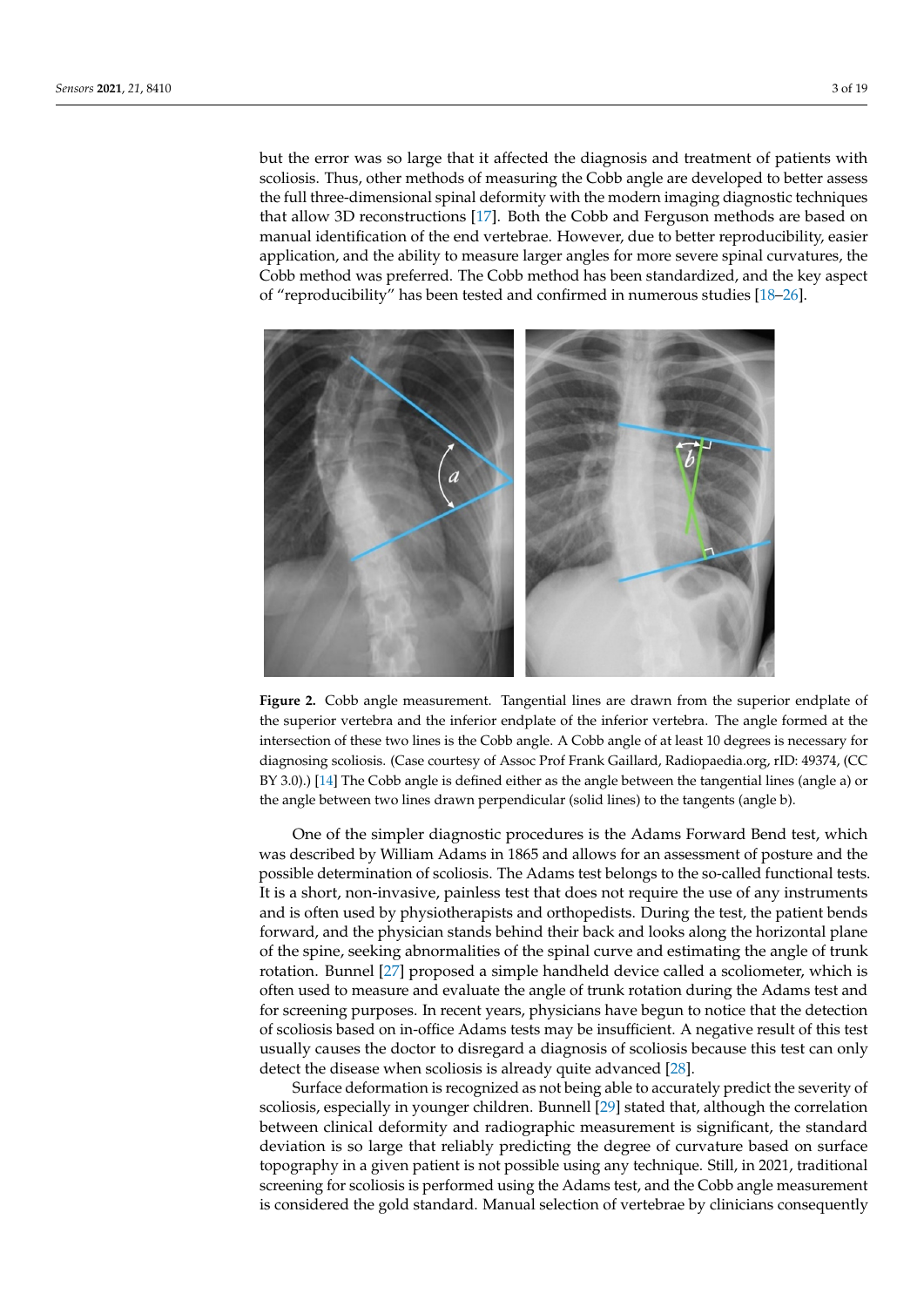leads to inaccurate measurement accuracy. The result is affected by the choice of vertebrae and the bias of different observers. Nonetheless, these methods, in combination with modern imaging diagnostic techniques, can avoid or minimize the failures observed in the past.

Nowadays, the field of medicine is strongly associated with medical informatics. Almost every field of healthcare has been combined with different computer science techniques, giving great results, helpful in the evaluation of many conditions. Computer and software applications are great tools in the hands of physicians who know how to use them properly. As a result, medicine is becoming an interdisciplinary science. Many software applications are emerging to meet the needs of the medical community and many professionals.

### **3. Surface Topography Imaging and Spinal Deformity Assessment**

Body surface topography (ST) is a photogrammetric technique; it deals with the reconstruction of shapes, sizes, and mutual positions of objects based on photogrammetric images (photograms). ST involves imaging and analyzing the external contours of the torso, usually from the backside of the subject. It has been successfully used to assess trunk deformities in children with scoliosis, where the relationship between the angle of spinal curvature and surface deformity is exploited. The undoubted advantages of ST include the non-invasiveness and safety of the examination, fast and accurate assessments of body posture in three planes of space, computer data storage and the acceptance of the examination by school-age children and adolescents.

#### *3.1. Moiré Method*

The Moiré pattern technique, sometimes called the projection Moiré technique, is a method of spatial photogrammetry (phototopography) that deals with the reconstruction of shapes and positions as well as the measurement of spatial objects based on so-called photograms, i.e., special photographic images. Moiré bars are a kind of arrangement of bars created as a result of interference (overlapping) of two grids of lines rotated by a certain angle or deformation (distorted with respect to each other). The development of the Moiré method occurred in two directions: The traditional raster was replaced by an optical one, which is a diapositive of stripes projected on the surface examined from a slide projector. The second direction is associated with the development of modern computer techniques.

The general principle of obtaining information concerning the shape of the surface with the use of the Moiré technique is based on an analysis of the image of a linear grid (raster) displaced by optical means onto the examined surface [\[30\]](#page-14-20). A patient with scoliosis has a characteristic difference between the contour lines of the two halves of the body. Currently, the aim is to simplify and automate measurement methods; hence, an optical raster (diapositive of stripes projected onto the body of the examined person) is used, and a computer analysis of the image is obtained [\[31\]](#page-14-21).

#### *3.2. Raster Topography with Automatic Image Analysis*

The development of computer techniques contributed to the method of raster topography with automatic image analysis (also called raster stereography) [\[32\]](#page-14-22). The traditional raster was replaced by an optical one, which is a diapositive of stripes projected onto the examined surface from a slide projector. A special optical system with a camera captures the image and transmits it to a computer.

#### *3.3. Diers Formetic II 4D Optoelectronic Method*

The Diers formetic II 4D optoelectronic method is harmless to the patient because it does not use ionizing radiation. It provides rapid, non-contact and automatic (the instrument detects specific anatomical landmarks without the use of markers) measurement and analysis of the spine using a light-optical method. The instrument provides the possibility to accurately calculate the midline of the spine as well as the rotation curve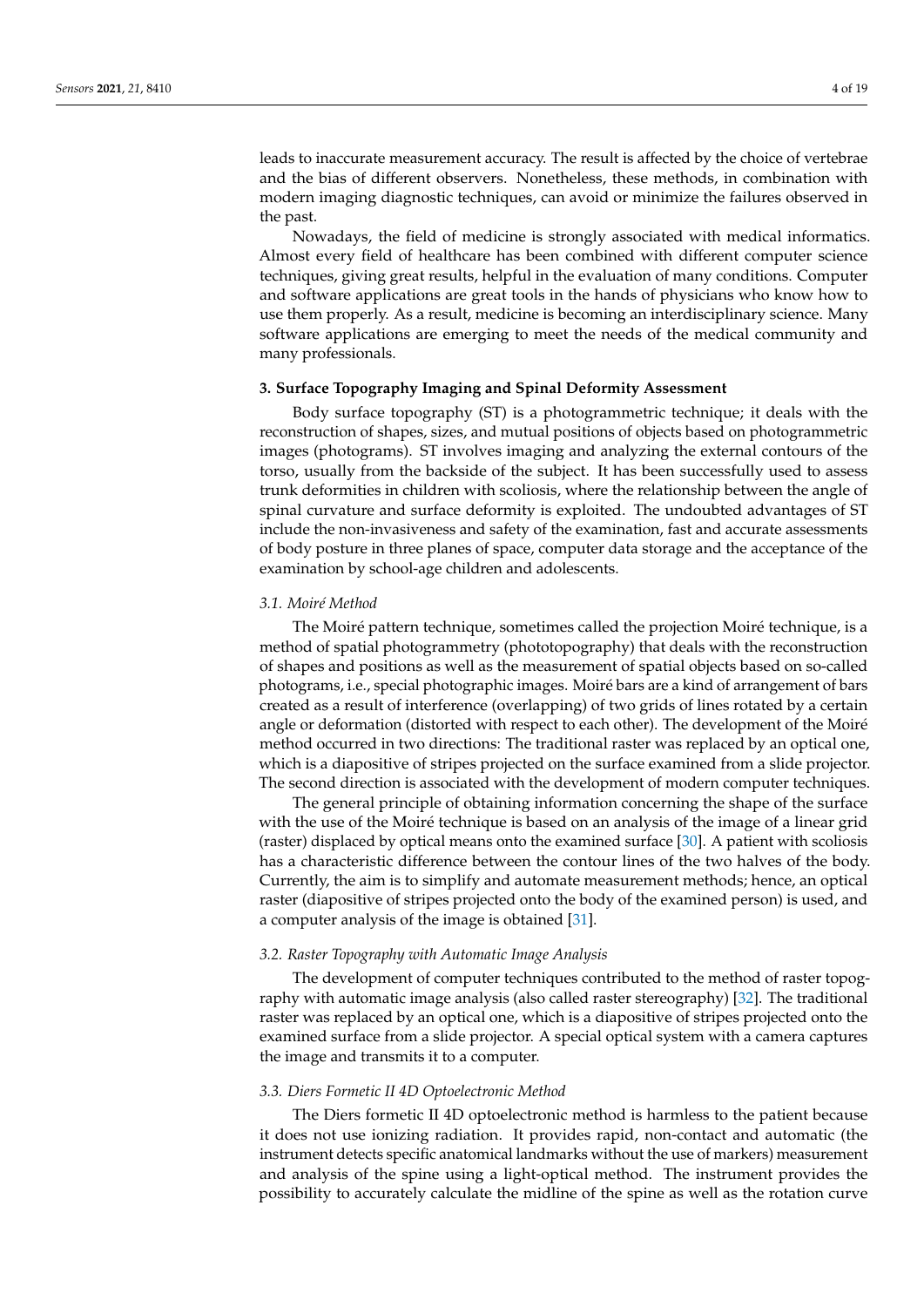and excludes the most common measurement error, the so-called human factor. It is an ideal alternative to invasive examinations also due to its availability, where it is perfectly applicable before and immediately after therapy to evaluate the effects [\[33–](#page-14-23)[35\]](#page-15-0). The examination is characterized by high accuracy, and thanks to a direct view of the examined area, the doctor can analyze it in real time.

The device for three-dimensional examination consists of two main parts. The first is a digital video camera, and the second is a projector. The equipment emits measurement beams and directs them to the patient's spine. The data collected in this way are immediately transferred to a computer, and a special program creates a digital map of the indicated body part. The obtained measurements can be used at a later stage to diagnose the problem and to indicate the appropriate course of action in case of ailments. The three-dimensional analysis of the spine can also be used for pregnant women.

#### **4. Methods for Imaging and Evaluation of Scoliosis Using Radiography**

Radiography, commonly called X-ray [\[36\]](#page-15-1), is very important in imaging the spine. It provides a basic image, giving a general picture of the possible two projections (anteriorposterior (AP)/posterior-anterior (PA) and lateral (LAT)). At one time, X-rays of the spine were very commonly performed, but over time, efforts have been made to limit patient exposure to X-rays. Between 1935 and 1965, the incidence of breast cancer was almost doubled [\[37\]](#page-15-2). Today, radiation doses are lower, but the number of x-rays that must be taken of children during adolescence after/or during diagnosis is at least 12. Unfortunately, the risk of cancer due to cumulative X-ray dose is several times higher in children than in adults [\[38](#page-15-3)[–40\]](#page-15-4).

The development of technology and computerization allowed for the use of optoelectronic methods to localize the problem of posture and body statics. Unfortunately, the irreplaceable advantage of X-rays so far is the possibility of calculating the angle of torsion using the Cobb method and observing morphological changes in the vertebrae. As previously mentioned, an X-ray is an examination that carries harmful radiation, which means that the diagnosis is usually stretched over time. Medical personnel are not able to precisely determine whether the applied treatment process proceeds properly or whether it brings the desired results. Therefore, the ideal diagnostic tool is computer diagnostic methods; they are precise and non-invasive without the harmful effects of X-rays. Computer methods testing the posture are of practical importance because they allow us to catch the first signs of curvature. Additionally, they allow us to observe the patient's body in all planes and to localize the problem, which may not yet be visible to the naked eye. Computerized methods of posture examination include the Moiré bar method, ISIS method, Posturomet-S, Metrecom System method and Diers formetric III 4D optoelectronic method [\[33,](#page-14-23)[34,](#page-14-24)[41](#page-15-5)[–46\]](#page-15-6).

### **5. Method for Imaging and Evaluation of Scoliosis Using Magnetic Resonance Imaging (MRI)**

Magnetic resonance imaging (MRI) is a non-invasive method that is finding more and more applications, mainly in the development of specialized methods and sequences. The test uses a hydrogen atom, which makes the magnetic resonance process possible because it has a spin and a magnetic moment. The individual magnetic moments returned are disordered, but when a strong external magnetic field  $(B_0)$  is applied, the magnetic moment returns are ordered—vectors parallel or anti-parallel to the main magnetic field. Atoms with an odd number of protons and/or neutrons can be visualized as spinning charged spheres with a small magnetic moment. An MR scanner has three magnetic fields that interact with these spinning spheres, commonly called spins, namely, the main magnetic field  $(B_0)$ , the radio frequency (RF) field  $(B_1)$  and the gradient field (G). Under the external influence of a magnetic  $B_0$ , some of the spins are aligned with it and hence have a net nonzero magnetic moment.

Following excitation by an RF pulse  $(B_1)$ , the net magnetization vector is tipped into the transverse plane, where it rotates about the external field at the Larmor frequency,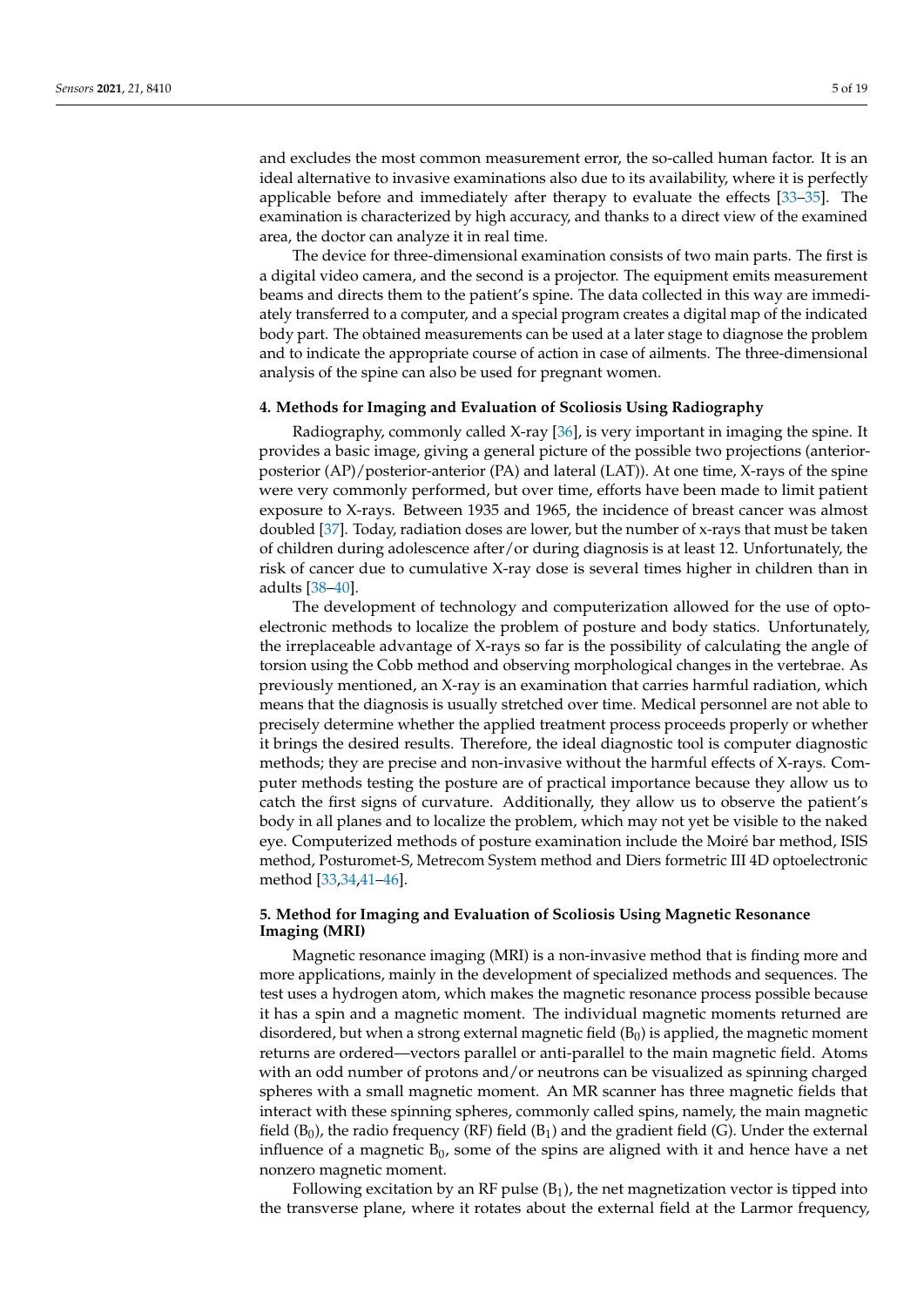giving rise to the MR signal. A second action of the RF pulse causes the spins to become aligned in orientation or to become phase coherent in the transverse plane. Over time, it recovers back to equilibrium, with the individual spins returning to their parallel or anti-parallel orientations and losing their phase coherence. As a result, it reforms along the z-axis, parallel with the applied main magnetic field, and with a magnitude of M0. This return to equilibrium is characterized by two orthogonal processes: longitudinal (T1) and transverse (T2) relaxation, governed by the T1 and T2 relaxation time constants. T1 relaxation describes the recovery along the longitudinal (z) direction (with the T1 being the time corresponding to the recovery of 63% of the equilibrium value), whilst T2 characterizes the loss of phase coherence in the transverse plane (with the T2 time corresponding to the loss of 63% of the initial value).

This signal is detected by specially designed RF coils and sent to a computer for image reconstruction. The times at which the excited atoms of the tissues under study return to equilibrium, or relaxation times, are represented by different shades of grey in the image [\[47\]](#page-15-7).

This phenomenon is possible because hydrogen is part of the water molecule, which makes up 60–70% of the human body. Additionally, hydrogen is located in fat. The way hydrogen is distributed in different parts of the body is a parameter that differentiates different structures. Both the relaxation times and the density of protons affect the brightness, which is the degree of grey obtained in an image. The examination is associated with a strong magnetic field; for this reason, it is not recommended for patients with metal implants. The health risks resulting from the examination are very small, usually associated with the occurrence of allergic reactions immediately after the administration of the contrast medium.

The second stage involves detecting the MR signal and reconstructing it to create an image and is termed 'acquisition'. Spatial encoding of the MR signal requires localization in three dimensions. In single-slice Cartesian 2D imaging, one first excites the nuclear spins in a thin slice, then plays a phase-encoding gradient pulse to impose a definite phase relationship across an in-slice direction, and finally reads out the signal, while a linear magnetic field gradient is played in the perpendicular in-slice direction (frequency encoding). This sequence of RF and gradient pulses is repeated for each phase encoding gradient, and finally, a 2D Fourier transform of the acquired signal reconstructs the image [\[48\]](#page-15-8).

Most of the modern diagnostic methods today are widely used in many specialty fields. The fields of physics, computer science and medicine can be said to have been combined. MRI can be performed on virtually any part of the body using an appropriately selected sequence.

On the one hand, society is demanding greater accessibility for diagnostic support, particularly related to MRI access and scoliosis assessment. MRI is used in the diagnosis of patients with scoliosis primarily to evaluate neural structures and the shape of the spinal canal. Of note, this examination should not be repeated more than once. The routine, preoperative use of MRI remains controversial and current indications for MRI in idiopathic scoliosis vary from study to study (e.g., early scoliosis) [\[49\]](#page-15-9). The literature suggests and even excludes the use of MRI in specific cases such as routine preoperative MRI in idiopathic scoliosis unless the patient has neurological deficits [\[50,](#page-15-10)[51\]](#page-15-11). MRI are used in the suspicion of congenital bone defects of the spine, e.g., Klippel-Feil syndrome, underdevelopment of the vertebrae, semivertebrae, intermolar adhesions, adhesions of articular processes, rib adhesions and bone blocks. Nerve bone defects, e.g., meningeal hernia (myelocele, myelomeningocele), were also observed. In addition, in the diagnosis of the nervous system, e.g., Recklinghausen's disease, spinal tumors, syringomyelia, Arnold Charie's syndrome. MRI is also indicated for scoliosis with an atypical pattern (for example, left thoracic scoliosis), in the diagnosis of congenital curvature of the spine and for concomitant neurologic disorders to detect nervous system defects [\[52\]](#page-15-12). Scoliosis also causes a number of dysfunctions in a person who is sick. In addition, diseases emerge from the formation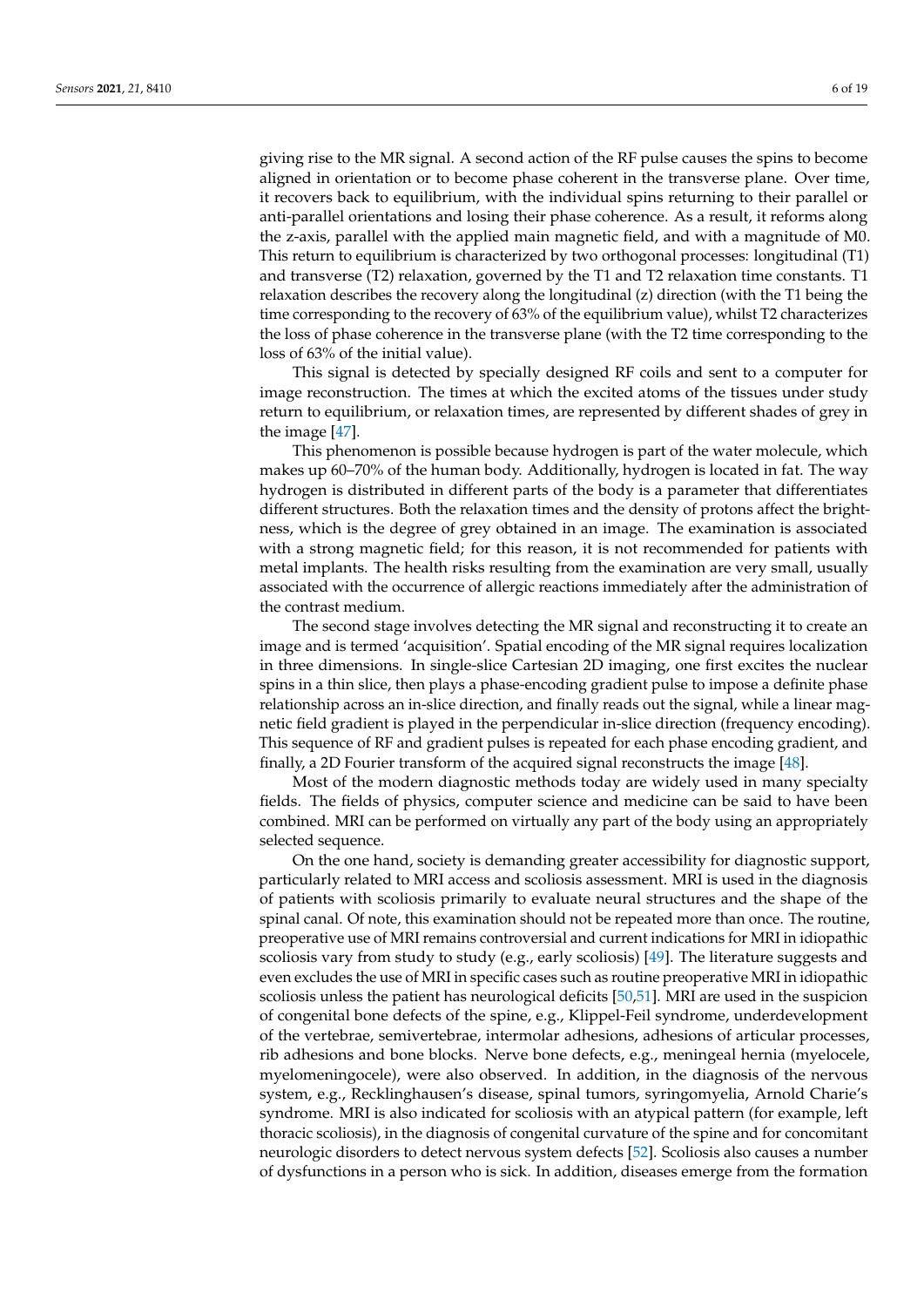of scoliosis, such as syringomyelia [\[53\]](#page-15-13), vertebral segmentation anomaly, intramedullary spinal tumor [\[54\]](#page-15-14) or Chiari malformation [\[55\]](#page-15-15).

Magnetic resonance imaging may be beneficial for patients with presumed idiopathic scoliosis, and its non-invasiveness and precision contribute to improved diagnosis in the youngest patients without unnecessary exposure to X-rays.

Measurement methods have evolved sequentially since about 2002, where Rogers et al. [\[56\]](#page-15-16) presented a method based on measuring intervertebral rotation in the lumbar spine. The method has found application in both MRI and CT [\[57\]](#page-15-17).

Unfortunately, because MRI scans are expensive, they have been limited to studies of patients with congenital and severe curvatures [\[58\]](#page-15-18). Medicine of the 21st century is more and more personalized, where we observe the development of dedicated implants. A dedicated implant is a solution that is more and more often used in spine surgery when it is necessary to recreate the correct curvature of the spine, which has been lost as a result of degenerative disease, or as a result of a congenital defect or a complicated disorder of the spine axis. Such a spine is unable to maintain a proper line and tilts to the side or rotates or slides forward.

Materials from which the implants are made include polyetheretherketone (PEEK), titanium [\[59\]](#page-15-19), cobalt-chromium [\[60\]](#page-15-20), or other materials, e.g., bio-absorbable materials. The former is transparent to X-rays; therefore, these implants contain small radiographic markers. Titanium implants, on the other hand, are visible on radiographs and safe in MR imaging [\[61\]](#page-15-21).

#### **6. Computed Tomography (CT)**

Although 2D images are still widely used in clinical research, advances in medicine have led to the development of a new 3D technique, which has become an important modern tool, obtained using computed tomography (CT) [\[62](#page-16-0)[,63\]](#page-16-1) and magnetic resonance imaging (MRI). These methods are certainly being developed at a very fast pace, and these methods are completely automated or semi-automated (requiring little intervention). Computed tomography was quickly appreciated because of the difficulty of evaluating X-ray images, which were usually taken in two projections. However, this did not give a complete picture of the problem, and curvature assessment was not problematic.

Computed tomography has been successfully used to take cross-sectional images of the body parts examined since 1973 (introducing tomographs to hospitals).

The 20th and 21st centuries tightened the procedures related to the use of X-rays, introducing even more restrictions related to the application of radiological protection to the patient. Due to the desire to limit radiation exposure, cross-sections are usually made at the level of the border vertebrae, the vertebral column, and the pelvis [\[64\]](#page-16-2). With the ever-increasing number of medical images, more and more methods that are fully automated or semi-automated, i.e., requiring minimal manual intervention, have appeared; however, they apply mainly to digital radiography X-rays. In contrast, in CT examinations, the clinician must set adequate parameters to better check the disease or the degree of scoliosis. The parameters should be optimized, and they require very good knowledge of the influence of parameters on the results. Thus, using specially developed methods for quantitative assessment of spinal curvatures that can improve medical diagnosis, treatment, and management of spinal disorders is necessary and will support the work of doctors.

Enhancing the CT method with three-dimensional image processing is possible. This allows for spatial imaging of the spine, the detection of spinal canal deformities, the detection of congenital malformations of the spine, the visualization of the location of spinal implants, and the assessment of the quality of spondylodesis. This examination plays an important role in the choice of surgical technique.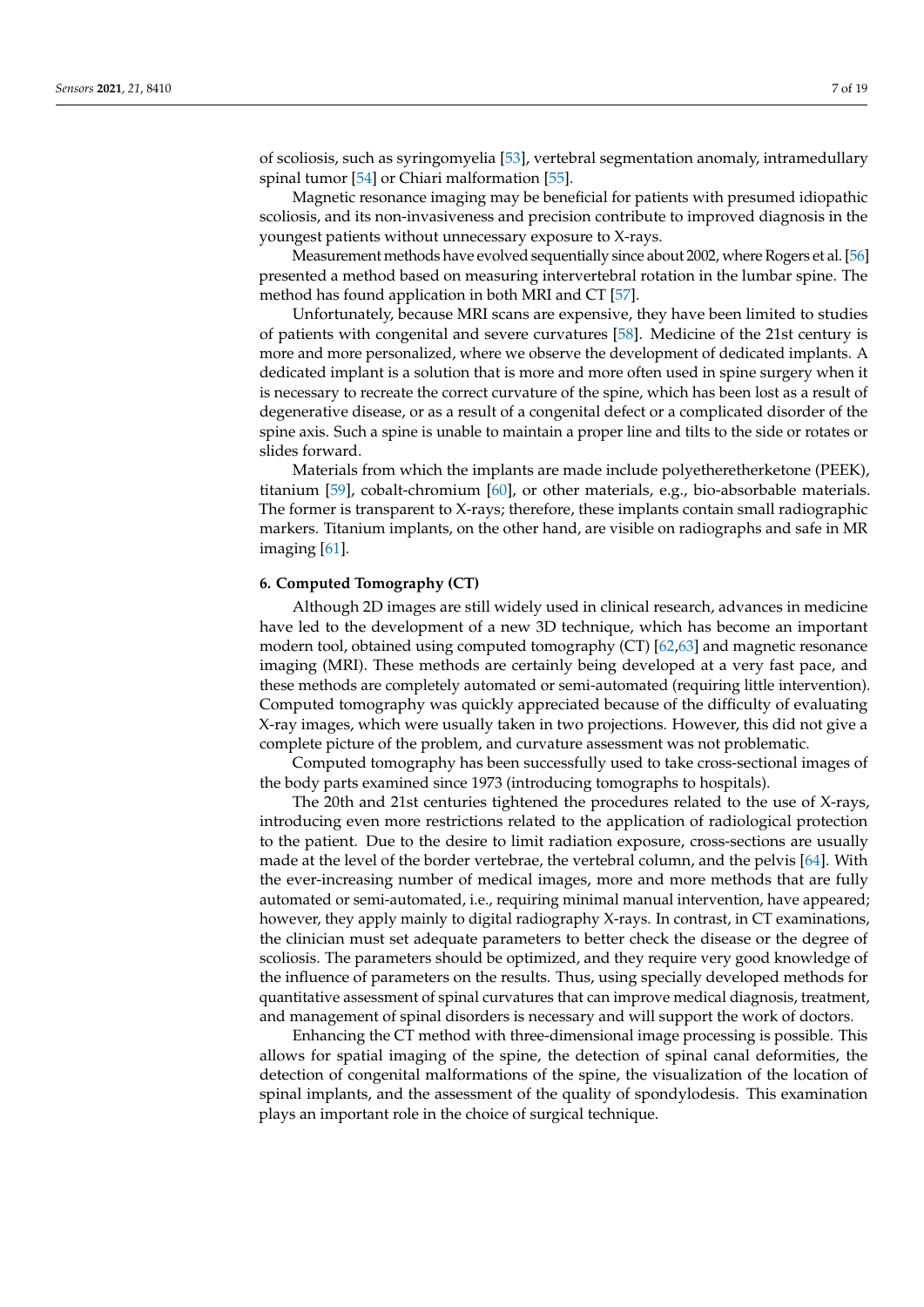### **7. Artificial Intelligence (AI) As a Method for Detection of Scoliosis**

Theories of artificial intelligence: neural networks mirror the behavior of the human brain, enabling computer programs to recognize patterns and to solve common problems in the fields of artificial intelligence, machine learning and deep learning.

Neural networks, also known as artificial neural networks (ANNs) or simulated neural networks (SNNs), are part of the machine learning function and form the basis of deep learning algorithms.

Artificial neural networks (ANNs) are composed of node layers that include an input layer, one or more hidden layers and an output layer. Each node (artificial neuron) connects to another and has an associated weight and threshold. If the output of a single node exceeds a certain threshold, that node is activated when sending data to the next network layer. Otherwise, no data are passed on to the next layer of the network.

How do neural networks work? Think of each individual node as a linear regression model composed of inputs, weights, variations (or thresholds) and outputs. The formula is thus as follows:

$$
\sum_{i=1}^{m} w_i x_i + bias = w_1 x_1 + w_2 x_2 + w_3 x_3 + bias
$$
  
Output =  $f(x) = \begin{cases} 1 & \text{if } \sum w1x1 + b \ge 0 \\ 0 & \text{if } \sum w1x1 + b < 0 \end{cases}$ 

General formula describing the operation of a neuron:

where in:

$$
S = \sum_{i=0}^{n} x_i w_i
$$

 $y = f(s)$ 

The activation function may take various forms depending on the specific model neuron. After determining the input layer, weights are assigned. Neural networks can be classified into different types and used for different purposes. The following list is not exhaustive; however, it is representative and presents the most common types of neural networks, with the oldest neural network being the perceptron, created by Frank Rosenblatt in 1958, with one neuron, and is the simplest form of neural network.

> • Unidirectional neural net[wo](#page-7-0)rks, i.e., multilayer perceptrons (MLP) (Figure 3), consist of an input layer, a hidden layer(s) and an output layer. While these neural networks are also commonly referred to as MLPs, keep in mind that they are actually sigmoidal neurons, not perceptrons, as most real-world problems are non-linear. Data are used to train these models. They form the basis of computer vision, natural language processing and other neural networks.

<span id="page-7-0"></span>

**Figure 3.** Example MLP vs. CNN.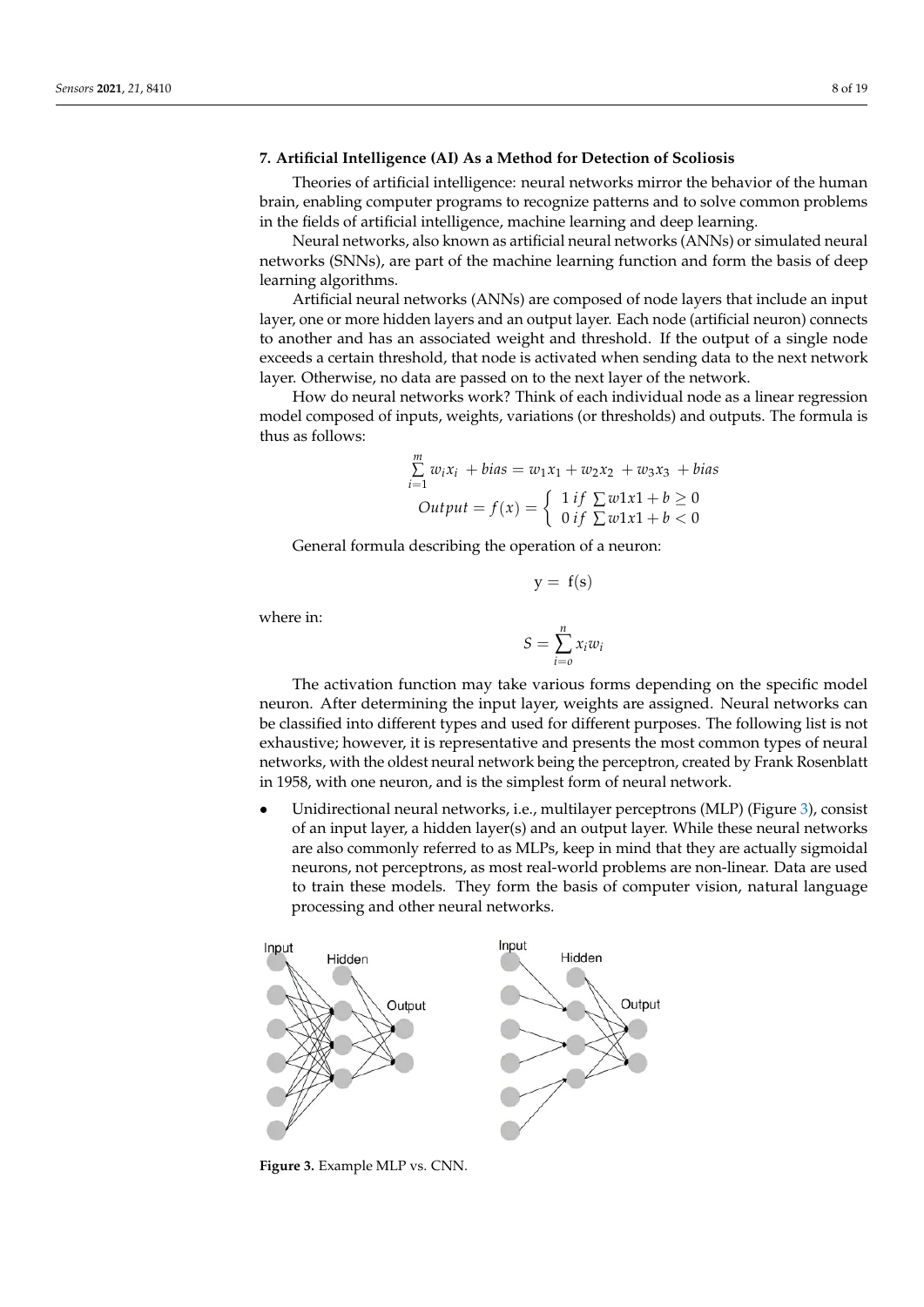- Convolutional neural networks (CNNs) are similar to unidirectional networks but are typically used for image recognition, pattern recognition and/or computer vision. These networks use the principles of linear algebra, in particular, matrix multiplication, to identify patterns in an image.
- Recursive neural networks (RNNs) are distinguished based on feedback loops.

#### *7.1. Neural Networks and Deep Learning*

The terms "deep learning" and "neural networks" are often used interchangeably, which can be confusing. The word "deep" in "deep learning" only refers to layer depth in a neural network. A neural network that consists of more than three layers-including inputs and outputs-can be considered a deep learning algorithm. A neural network that has only two or three layers is just a basic neural network. The structure and use of deep nets has already been described in detail, which translates into the number of publications in the PubMed database. One of the newer publications, which is an interesting and modern comparison in the context of the discussed scoliosis, was presented by Chen et al. [\[65\]](#page-16-3).

Between 2019 and 2021, the interest in artificial intelligence and methods such as deep learning and machine learning has seen an unimaginable increase; for example, they have begun to be used in the fight against COVID-19. The development of deep learning algorithms and methods also contribute to the development of other imaging methods and, consequently, diagnostics not directly related to COVID-19.

Traditional scoliosis screening methods are readily available but require referrals and radiographic exposures due to their low positive predictive value. The use of deep learning algorithms has the potential to reduce unnecessary referrals and, for example, scoliosis screening costs.

Publications directly related to the application of AI in scoliosis diagnosis that has appeared within two years are few thus far. The topic is evolving rapidly; however, the techniques are not yet used in standard diagnostics.

Yang et al. [\[66\]](#page-16-4) presented an algorithm to identify cases with a curvature  $\geq 20^\circ$  and performed degree classification using uncovered back images with accuracy, sensitivity, specificity and positive predictive values (PPV) that are higher or comparable with those obtained by human experts. The use of algorithms can reduce the number of referrals, costs and time required for traditional scoliosis screening. Additionally, because deep learning algorithms (DLA) do not require radiation exposure, the method can be used as a periodic tool to monitor disease progression, thus avoiding excessive X-ray exposure. To our knowledge, this is the first large and complete study (including healthy control groups and different degrees of curvature) on intelligent scoliosis detection. The effectiveness of computer vision in scoliosis detection and classification has been demonstrated using uncovered back images.

Machine learning methods have already been used to detect spinal deformities using the torso surface defined by various techniques, including optical digitizing systems [\[67](#page-16-5)[,68\]](#page-16-6), orthogonal maps, surface topography techniques [\[69\]](#page-16-7), laser scanners [\[70,](#page-16-8)[71\]](#page-16-9) and the Quantec system [\[72\]](#page-16-10). However, these methods still cannot be widely used due to the small scoliosis datasets, a lack of healthy control groups, the need for specialized equipment and the time-consuming nature of these methods. According to the authors, the abovementioned methods, excluding X-rays, are perfectly sufficient. Limiting X-ray images is absolutely advisable and justified when specialists have alternative visualization methods.

#### *7.2. Automatic Measurement Algorithm of Scoliosis Cobb Angle Based on Deep Learning*

Zhang et al. [\[73\]](#page-16-11) proposed a computer-aided Cobb angle measurement method based on Hough transform, which can automatically calculate the Cobb angle after manually selecting the region of interest (ROI) of the end circles and adjusting the brightness and contrast of the X-ray images. The Hough transform is based on the detection of regular shapes in computer vision. It is a special case of Radon transform known since 1917. The subject has developed relatively rapidly. In the paper by Samuvela et al. [\[74\]](#page-16-12), an algorithm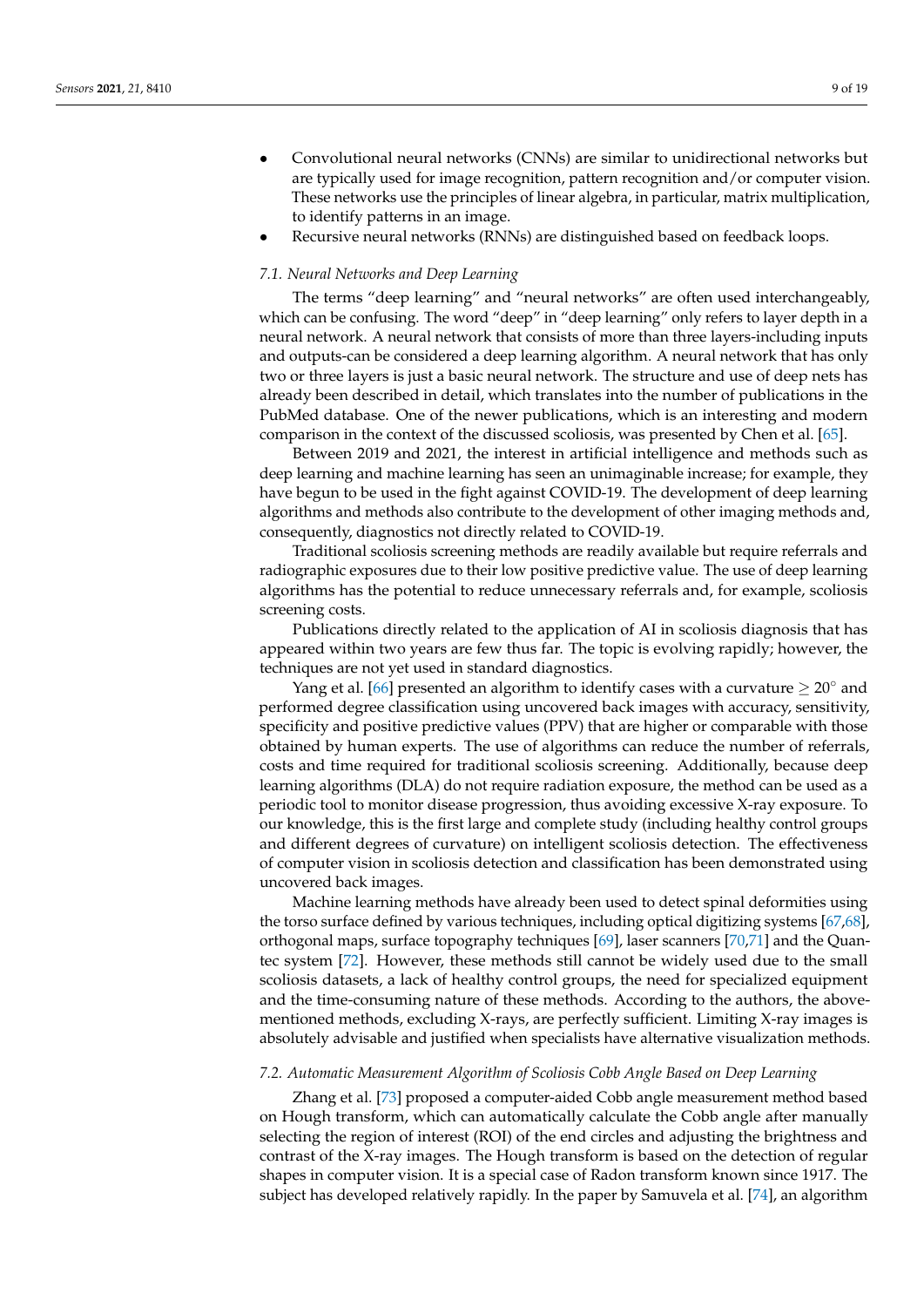was presented to measure the Cobb angle. The algorithm was based on segmentation by applying a so-called mask. In another paper, Zhang [\[75\]](#page-16-13) proposed an algorithm based on a deep neural network that can automatically estimate the slope of the spine after manually selecting the block of interest in the upper and lower vertebrae and can automatically measure the Cobb angle. Moreover, programs were also designed to measure the angle and improve the efficiency of radiologists [\[76](#page-16-14)[,77\]](#page-16-15). As it turned out, the programs improved the efficiency of angle measurement; however, the upper and lower extremities of the vertebra had to be selected manually, which was time-consuming and subjective. This problem caused the development of more precise and stable methods. Image processing algorithms were improved, e.g., machine learning target detection algorithms [\[78\]](#page-16-16) and algorithms for automatic image segmentation [\[79\]](#page-16-17). Thus, over several years, the methods have improved. The methods described above are related to the subjective experience of the clinician and contributed to the high measurement error of Cobb angles on scoliosis X-rays. Yongcheng et al. [\[80\]](#page-16-18) proposed an automatic algorithm based on deep learning [\[81\]](#page-16-19). For spinal contour segmentation, they proposed DU-Net detection and segmentation network on spinal X-rays. The aggregated channel features in the detection algorithm are fed into the scoliosis image to detect the spine region. DU-Net is trained to segment the spinal contours. Therefore, the spine curve can be fitted to the spine contour, and the Cobb angle can be automatically measured using the tangent line of the spine curve. As a result, the Cobb angle automatic measurement method yields an average error of 2.9◦ compared with the orthopedist's manual measurement.

Earlier methods of scoliosis evaluation based on segmentation consisting of filtering [\[73,](#page-16-11)[82\]](#page-16-20), active contouring [\[83\]](#page-16-21) and physical models [\[84\]](#page-16-22) localize the required vertebrae and calculate Cobb's angle. These methods require the user to select circles, which is a limitation of these methods. As of 2021, no benchmarks, procedures or workflows have emerged to standardize the analysis performed and the selection of methods and algorithms.

In recent years, direct estimation methods [\[85–](#page-16-23)[87\]](#page-16-24), which aim to obtain relationships between medical images and clinical measurements directly without segmentation-based results, have achieved great success; they have been applied to measure scoliosis [\[85](#page-16-23)[–87\]](#page-16-24). Unfortunately, these methods account for the basic relationship between AP and LAT X-rays but do not account for the unique features of AP and LAT projection images. Due to these limitations, Wang et al. [\[88\]](#page-16-25) proposed an automated Cobb angle estimation method for scoliosis assessment using MVE-Net. They presented that MVE-Net effectively utilizes joint features and independent features in X-ray images from multiple perspectives. MVE-Net achieved high precision in Cobb angle estimation on both AP and LAT images in a large dataset of 526 X-ray images with different degrees of scoliosis. The computational method is also extendable to other clinical applications for high precision estimation.

Deep learning algorithms (DLAs) from CNNs, which have been applied to the detection of idiopathic scoliosis, were developed using 2D images [\[66\]](#page-16-4) or Moiré topography [\[17,](#page-14-13)[89](#page-16-26)[,90\]](#page-17-0). Kokabu et al. [\[91\]](#page-17-1) modified their system [\[92\]](#page-17-2) to predict the Cobb angle even more accurately, which they successfully presented in their current publication.

### <span id="page-9-0"></span>**8. Open Databases—Spine/Scoliosis Images**

Despite a fair amount of publications on the topic of scoliosis as well as on the comparison of different methods, new papers continue to appear that are more and more accurate, structured and clear. One recent paper that appeared in early 2021 is truly recommendable and deals with the comparison of two current issues, scoliosis and machine learning in scoliosis diagnosis [\[93\]](#page-17-3). With the explosive growth of learning techniques and the topic of artificial intelligence in general, we decided to cover the databases that are essential for research towards artificial intelligence and scoliosis diagnosis. Several listed databases for medical diagnosis are free and are used by researchers around the world, including: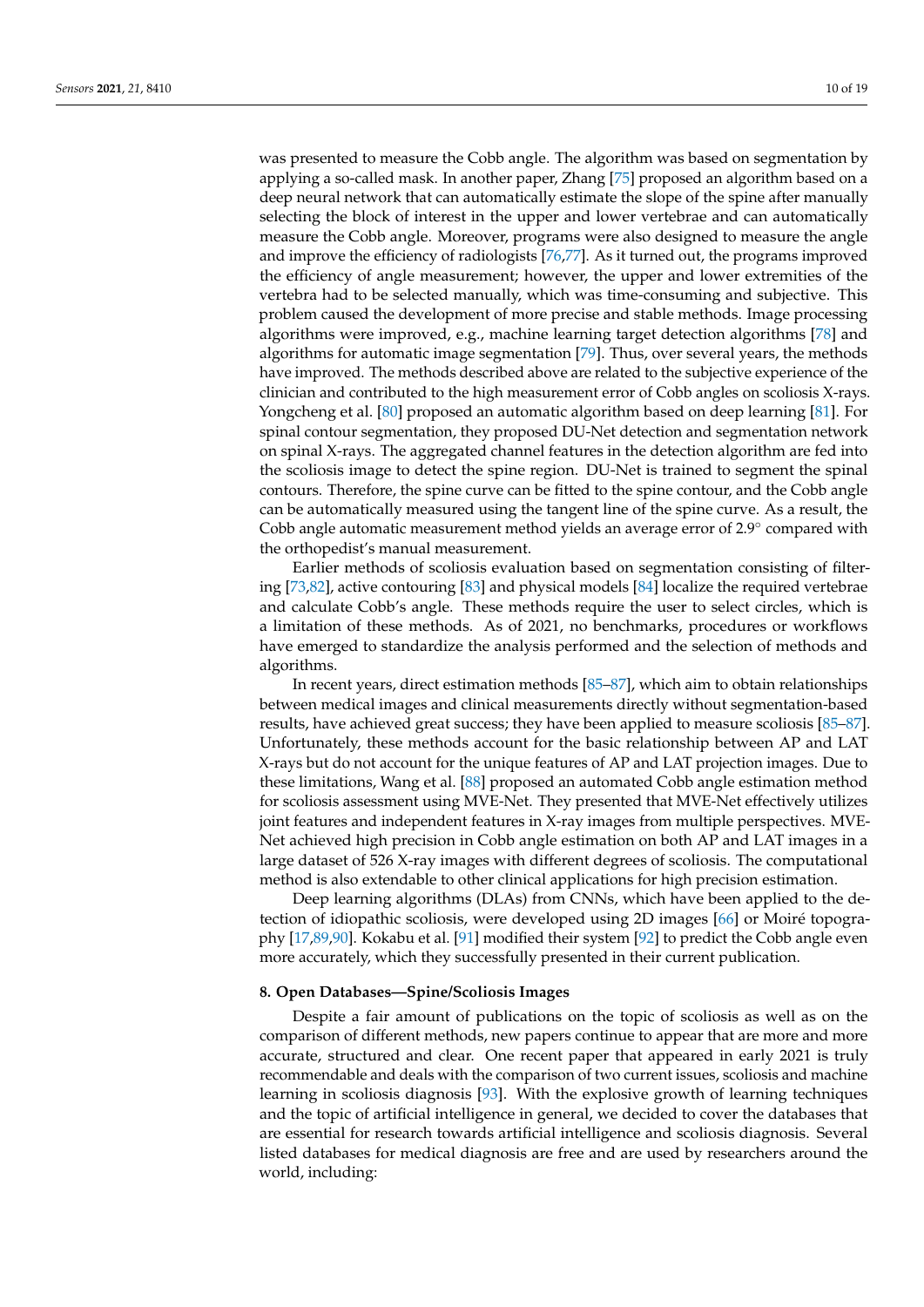- <PhysioNet> (accessed on 1 December 2021)
- National Institutes of Health (NIH), e.g., [https://clinicaltrials.gov/ct2/home,](https://clinicaltrials.gov/ct2/home) https:// <www.clinicaltrials.gov/ct2/show/NCT00448448?term=NCT00448448&rank=1> and <https://www.niams.nih.gov/health-topics/scoliosis> (accessed on 1 December 2021)
- <Radiopaedia.org> (accessed on 1 December 2021)
- <ieee-dataport.org> (accessed on 1 December 2021)
- <https://stanfordmlgroup.github.io/competitions/mura/>
- <sethu.ac.in> (accessed on 1 December 2021)
- <boxdicom.com/samples.html> (accessed on 1 December 2021)
- <Biomedia> (accessed on 1 December 2021)

When conducting this review, we noted the relative difficultly of acquiring data in the form of DICOM files of the spine in AP or LAT projection, CT and MRI. In the search process, we found "SpineWEb", which is a database that contains several collections, and about 50 publications have already used their data [\[79,](#page-16-17)[85](#page-16-23)[,87,](#page-16-24)[88](#page-16-25)[,93](#page-17-3)[–125\]](#page-18-0). A table (Table [1\)](#page-12-0) focusing on the most important and current titles of publications created based on the "SpineWEb" database was prepared. It was divided into data quantity, algorithm, goals and results. Although vertebrae detection has been studied for years, reliably recognizing vertebrae from arbitrary spine MRI and TK images still remains a challenge.

| <b>Study/Number of Data</b>                                          | <b>Algorithms Applied</b>                                                                                                                                                                                                                                                                                          | Objectives                                                                                                                                                                                                                                                                                                     | <b>Outcome Presentation</b>                                                                                                    |
|----------------------------------------------------------------------|--------------------------------------------------------------------------------------------------------------------------------------------------------------------------------------------------------------------------------------------------------------------------------------------------------------------|----------------------------------------------------------------------------------------------------------------------------------------------------------------------------------------------------------------------------------------------------------------------------------------------------------------|--------------------------------------------------------------------------------------------------------------------------------|
| Liansheng W. [93]<br>707 spinal AP<br>X-ray images                   | U-net                                                                                                                                                                                                                                                                                                              | Top eight methods from twelve teams<br>(including intuition, workflow, and<br>implementation). Experimental<br>results show that, overall, the best<br>performing method achieved an<br>asymmetric mean absolute<br>percentage (SMAPE) of 21.7%.                                                               | <b>Ouantitative</b> measurement<br>of the spine.                                                                               |
| Liyan L. [116]<br>895 axial spine MRI<br>images from<br>143 patients | OSBP-Net, IPDC,<br>and IICR                                                                                                                                                                                                                                                                                        | Applied to the output of the SFEs,<br>taking into account that the activated<br>regions in the feature maps of two<br>paths should be<br>theoretically different.                                                                                                                                              | The prediction results,<br>comparison with many<br>other CADq models                                                           |
| Shen Z. [123]<br>450 MRI scans                                       | Can-See is a two-step detection<br>framework:<br>A hierarchical proposal net-<br>(1)<br>work (HPN) to perceive the<br>existence of the vertebrae.<br>(2)<br>category-consistent<br>A<br>self-calibration recognition<br>(CSRN) network used to<br>classify each vertebra and<br>to refine their bounding<br>boxes. | Category-consistent self-calibration<br>recognition system (Can-See) used to<br>accurately classify the labels and<br>precisely predict the bounding boxes<br>of all vertebrae with improved<br>discriminative capabilities for<br>vertebrae categories and<br>self-awareness of<br>false-positive detections. | Can-See achieves high<br>performance (testing<br>accuracy reaches 0.955)<br>and outperforms other<br>state-of-the-art methods. |
| Zhongyi H. [113]<br>253 clinical patients                            | Neural-symbolic<br>learning (NSL)<br>framework                                                                                                                                                                                                                                                                     | Compares the semantic segmentation<br>ability of a neural symbolic learning<br>framework (NSL) with several<br>state-of-the-art semantic<br>segmentation networks (FCN,<br>SegNet, DeepLabV3+,<br>U-Net, Spine-GAN, GN-SGR,<br>AGN-SGR, and AGN-DN).                                                           | NSL can directly generate<br>radiologist-level diagnosis<br>reports (using two steps)<br>in spine radiology.                   |

**Table 1.** Publications on spine image analysis based on "SpineWeb" (years 2019–2021).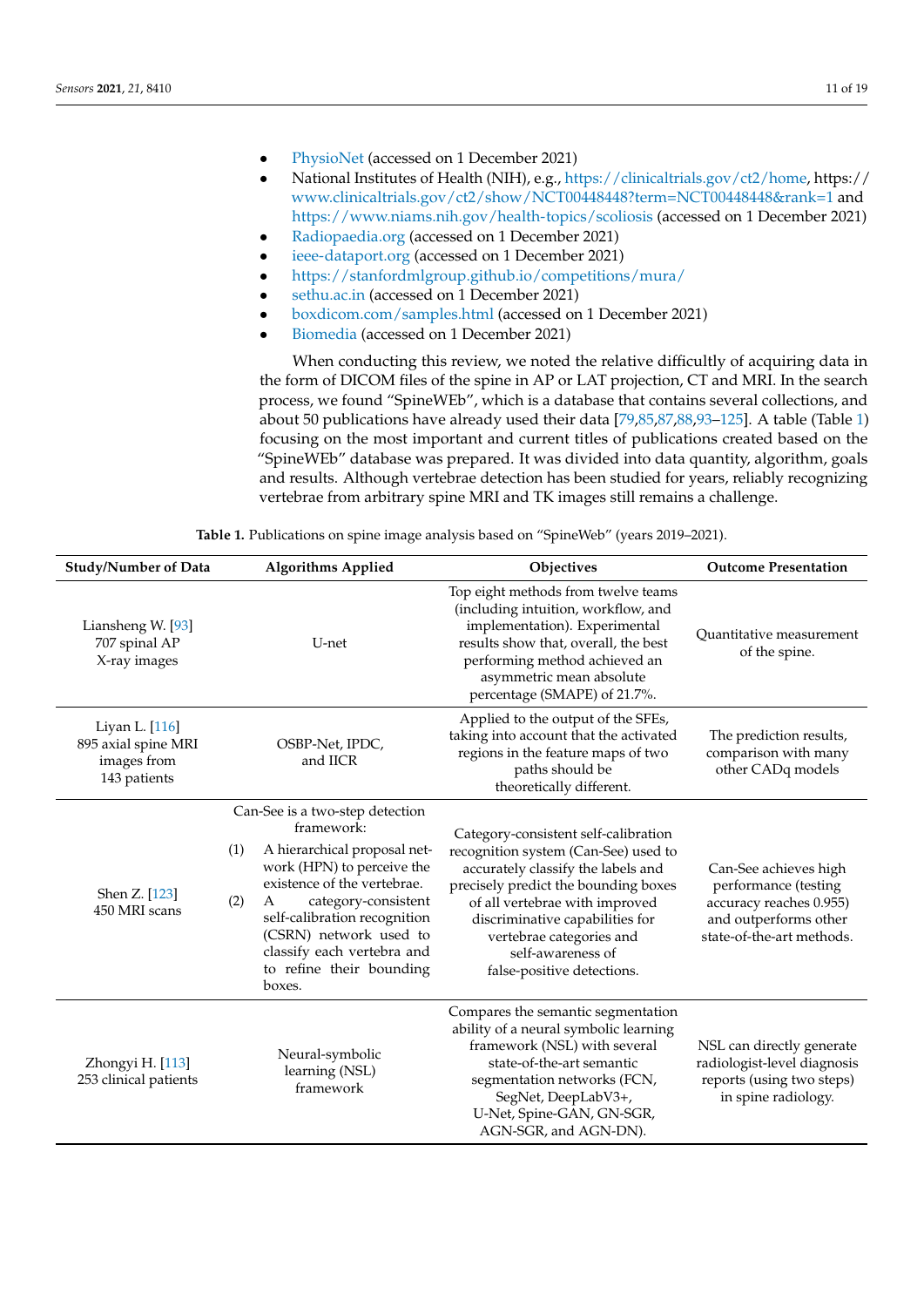| <b>Study/Number of Data</b>                                          | <b>Algorithms Applied</b>                                                                                                                                                                                                                                    | Objectives                                                                                                                                                                                                                                                                                                                                                                                                                                                                                                                                                                                                                                                                                                                                                                                          | <b>Outcome Presentation</b>                                                                                                                                                                          |
|----------------------------------------------------------------------|--------------------------------------------------------------------------------------------------------------------------------------------------------------------------------------------------------------------------------------------------------------|-----------------------------------------------------------------------------------------------------------------------------------------------------------------------------------------------------------------------------------------------------------------------------------------------------------------------------------------------------------------------------------------------------------------------------------------------------------------------------------------------------------------------------------------------------------------------------------------------------------------------------------------------------------------------------------------------------------------------------------------------------------------------------------------------------|------------------------------------------------------------------------------------------------------------------------------------------------------------------------------------------------------|
| Dong Z. [118]<br>240 subjects                                        | Sequential conditional<br>reinforcement learning (SCRL).<br>SCRL coordinates three major<br>components (AMRL, Y-Net and<br>FC-ResNet)                                                                                                                        | Propose a sequential conditional<br>reinforcement learning network<br>(SCRL) to tackle the simultaneous<br>detection and segmentation of VBs<br>from MR spine images.                                                                                                                                                                                                                                                                                                                                                                                                                                                                                                                                                                                                                               | SCRL achieves accurate<br>detection and<br>segmentation results,<br>where on average, the<br>detection IoU is 92.3%,<br>segmentation dice is<br>92.6%, and classification<br>mean accuracy is 96.4%. |
| Yanfei H. [117]<br>200 subjects                                      | MMCL-Net:<br>The densely dilated ResNet,<br>(1)<br>The deep convolution level<br>(2)<br>set module,<br>The instance feature merge<br>(3)<br>module combines the global<br>features extracted by DDRN<br>and the local features ob-<br>tained by segmentation | Novel end-to-end multi-task<br>multi-structure correlation learning<br>network (MMCL-Net) for the<br>detection, segmentation and<br>classification (normal, slight, marked<br>and severe) of three types of spine<br>structure: disc, vertebra and neural<br>foramen simultaneously                                                                                                                                                                                                                                                                                                                                                                                                                                                                                                                 | MMCL-Net achieves high<br>performance with a mAP<br>of 0.9187, a classification<br>accuracy of 90.67%, and a<br>dice coefficient of 90.60%.                                                          |
| Liyan L. [116]<br>895 axial spine MRI<br>images from<br>143 subjects | Dense enhancing<br>network (DE-Net)                                                                                                                                                                                                                          | Dense enhancing network (DE-Net),<br>which uses the dense enhancing<br>blocks (DEBs) as its main body.                                                                                                                                                                                                                                                                                                                                                                                                                                                                                                                                                                                                                                                                                              | All deep learning models<br>obtain very small<br>prediction errors, and the<br>proposed DE-Net with<br>CSDPR acquires the<br>smallest error among<br>all methods.                                    |
| Ranran Z. [115]<br>407 subjects                                      | Multi-task relational learning<br>network (MRLN)                                                                                                                                                                                                             | A dilation convolution group is used<br>to expand the receptive field, and<br>LSTM (long short-term memory) to<br>learn the prior knowledge of the<br>order relationship between the<br>vertebral bodies.                                                                                                                                                                                                                                                                                                                                                                                                                                                                                                                                                                                           | The accurate<br>segmentation, localization<br>and identification of<br>vertebrae.                                                                                                                    |
| Jiawei H. [112]<br>320 axial lumbar MRIs                             | <b>BS-ESNet</b>                                                                                                                                                                                                                                              | For the first time:<br>segmentation of the multiple<br>(1)<br>paraspinal muscles and other<br>major spinal components on<br>axial lumbar MRIs simultane-<br>ously at both upper and lower<br>spinal levels is achieved.<br>(2)<br>Boundary sensitive network<br>provides a novel segment-then-<br>detect workflow, which is ro-<br>bust to unclear organ bound-<br>aries and can further simplify<br>multi-organ detection as an<br>end-to-end trainable process;<br>Explicit saliency-aware net-<br>(3)<br>work provides an elaborately<br>designed architecture, which<br>can utilize detection b-boxes<br>to automatically correct and<br>enhance segmentation features<br>in an explicitly supervised<br>manner and facilitates the<br>adaptation of variable precise<br>anatomical structures. | Proposal an explicit<br>saliency-aware learning<br>framework for<br>segmentation of<br>paraspinal muscles at<br>varied spine levels.                                                                 |

**Table 1.** *Cont*.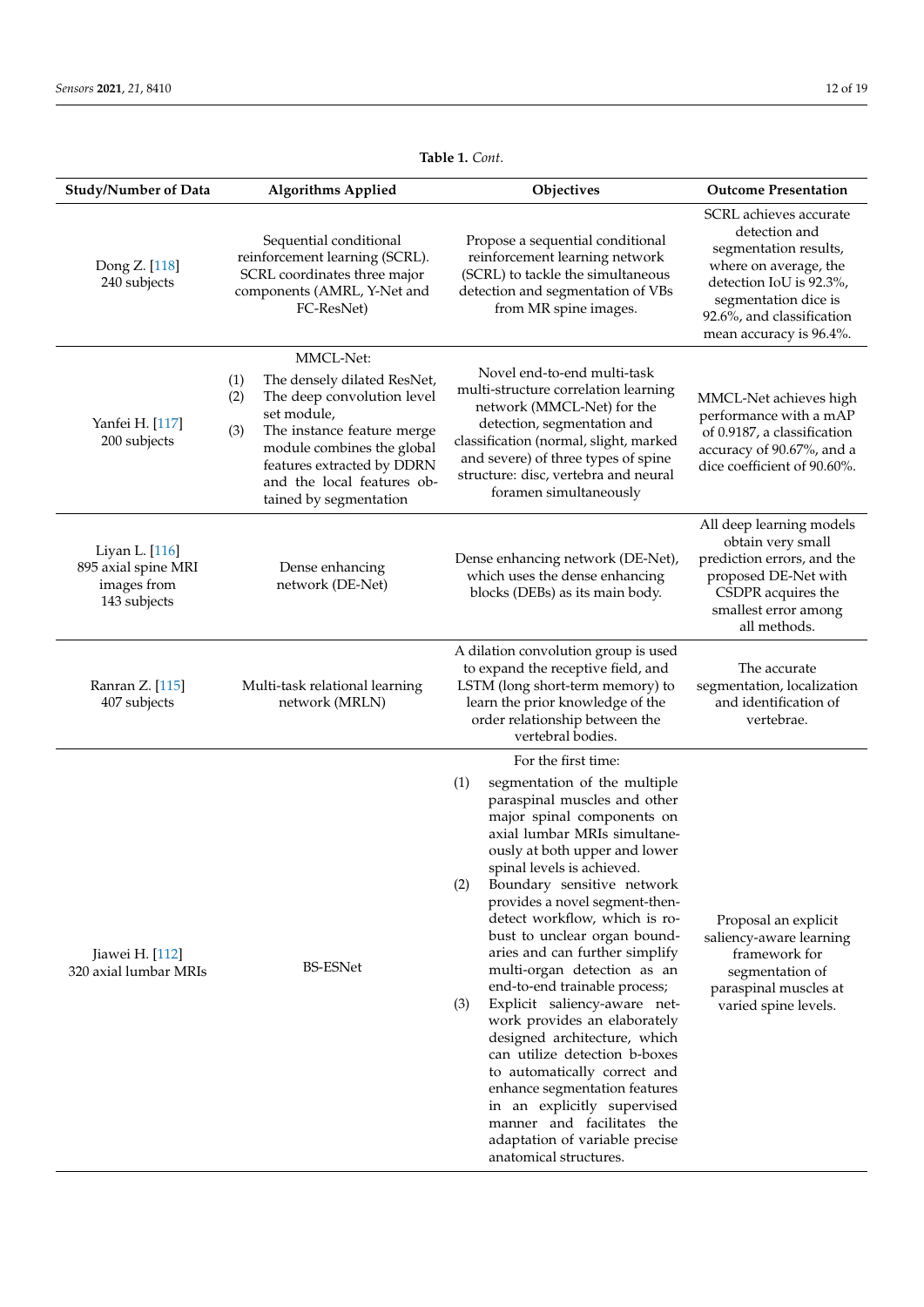<span id="page-12-0"></span>

| <b>Study/Number of Data</b>                     | <b>Algorithms Applied</b>                      | Objectives                                                                                                                                                                                                                                                                                                                  | <b>Outcome Presentation</b>                                                                                                                                                                                                                                                                                                                                                                                                                                          |
|-------------------------------------------------|------------------------------------------------|-----------------------------------------------------------------------------------------------------------------------------------------------------------------------------------------------------------------------------------------------------------------------------------------------------------------------------|----------------------------------------------------------------------------------------------------------------------------------------------------------------------------------------------------------------------------------------------------------------------------------------------------------------------------------------------------------------------------------------------------------------------------------------------------------------------|
| Heyou Ch. [114]<br>292 MRI scans                | A spatial graph convolutional<br>network (GCN) | The proposed method is trained in<br>an end-to-end.                                                                                                                                                                                                                                                                         | Method achieves high<br>performance (89.28 $\pm$ 5.21)<br>of IDR and $(85.37 \pm 4.09\%)$<br>of mIoU) from arbitrary<br>input images.                                                                                                                                                                                                                                                                                                                                |
| Shen Z. [124]<br>none                           | Adversarial recognition (FAR)<br>network       | Network to accurately perform<br>spondylolisthesis grading by<br>excellently detecting critical<br>vertebrae without the need for<br>locating landmarks.                                                                                                                                                                    | Training accuracy:<br>$0.9883 \pm 0.0094$ , testing<br>accuracy: $0.8933 \pm 0.0276$<br>for MRI images of different<br>modalities, which can be<br>attributed to the excellent<br>critical vertebrae detection<br>(detection mAP75 for<br>training: $1 \pm 0$ , for testing:<br>$0.9636 \pm 0.0180$ , and IoU<br>(intersection-over-union)<br>$> 0.9/0.8$ for most<br>detections with their<br>corresponding ground<br>truth in the<br>training/testing dataset).    |
| Liansheng W. [88]<br>526 X-rays                 | MVE-Net                                        | Proposed multi-view extrapolation<br>net (MVE-Net) that provides<br>accurate automated scoliosis<br>estimation in multi-view (both AP<br>and LAT) X-rays.                                                                                                                                                                   | Experimental results on<br>526 X-rays show 7.81 and<br>6.26 circular mean absolute<br>error in AP and LAT angle<br>estimation, which shows<br>the MVE-Net provides an<br>accurate Cobb angle<br>estimation in<br>multi-view X-rays                                                                                                                                                                                                                                   |
| Shen Z. [123]<br>none                           | Faster adversarial<br>recognition (FAR)        | Proposed faster adversarial<br>recognition (FAR) network to<br>accurately perform spondylolisthesis<br>grading by excellently detecting<br>critical vertebrae without the need<br>for locating landmarks.                                                                                                                   | training accuracy:<br>$0.9883 \pm 0.0094$ , testing<br>accuracy: $0.8933 \pm 0.0276$<br>for MRI images of different<br>modalities, which can be<br>attributed to the excellent<br>critical vertebrae detection<br>(detection mAP75 for<br>training: $1 \pm 0$ , for testing:<br>$0.9636 \pm 0.0180$ , and IoU<br>(intersection-over-union)<br>$\geq$ 0.9/0.8 for most<br>detections with their<br>corresponding ground<br>truth in the<br>training/testing dataset). |
| Shumao P. [111]<br>MR images of<br>215 subjects | Cascade amplifier regression<br>network (CARN) | Proposed novel cascade amplifier<br>regression network (CARN) with<br>manifold regularization including<br>local structure-preserved manifold<br>regularization (LSPMR) and<br>adaptive local shape-constrained<br>manifold regularization (ALSCMR)<br>to achieve accurate direct automated<br>multiple indices estimation. | Proposed approach<br>achieves impressive<br>performance with mean<br>absolute errors of<br>$1.22 \pm 1.04$ mm and<br>$1.24 \pm 1.07$ mm for the<br>estimation of 30 lumbar<br>spinal indices of the<br>T1-weighted and<br>T2-weighted spinal MR<br>images, respectively.                                                                                                                                                                                             |

**Table 1.** *Cont*.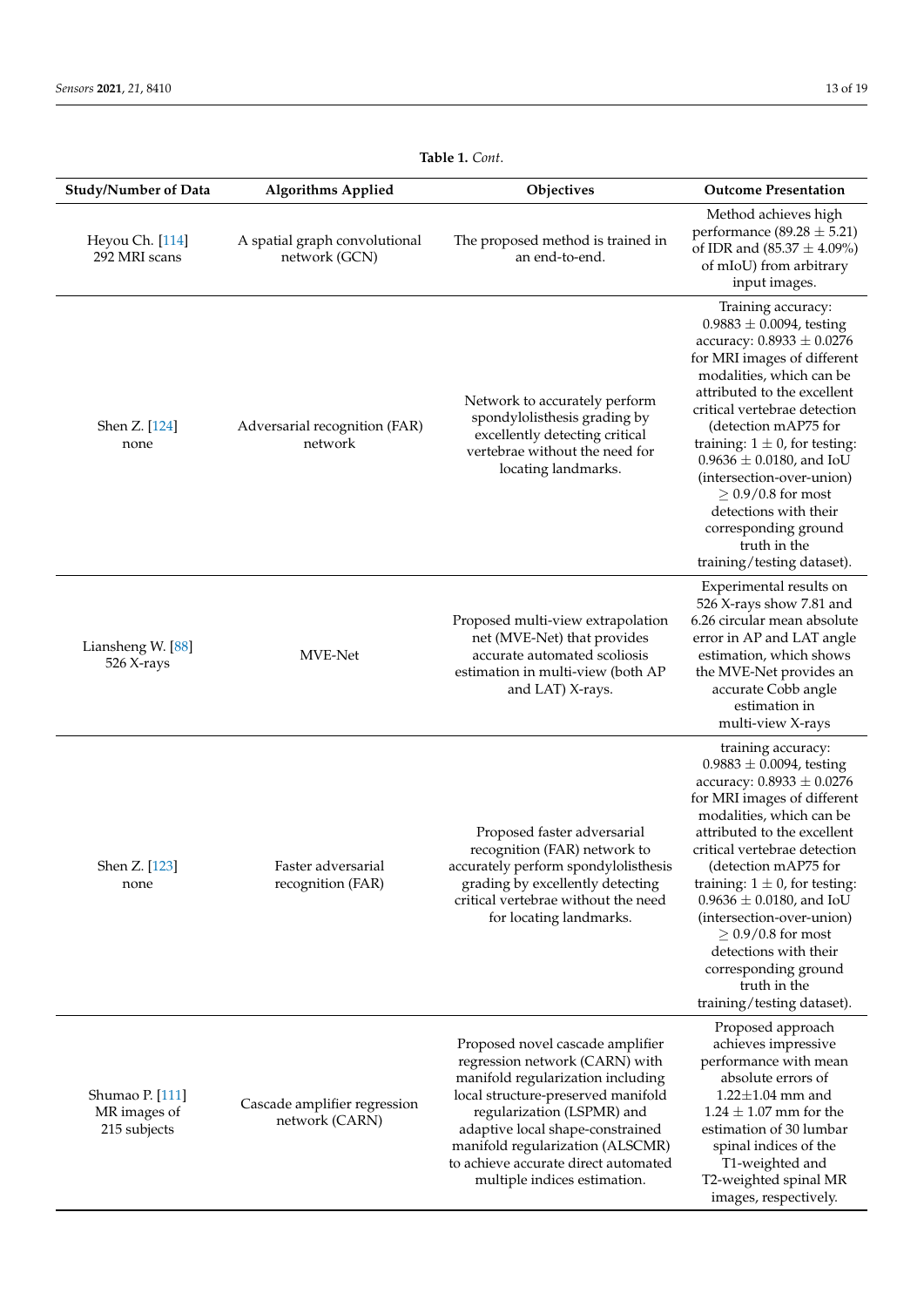# <span id="page-13-2"></span>**9. Discussion**

Forward bending tests, scoliometer measurements and individual Moiré topography are just some of the possibilities that unfortunately have various disadvantages that may have a direct impact on the diagnosis of patients. The disadvantages of these methods are considerable and include susceptibility to the subjectivity of the examiners and high time consumption, and we point out the need to perform radiography, which can have a direct negative impact on human health through the action of X-rays.

As presented in the literature [\[126,](#page-18-9)[127\]](#page-18-10), the possibilities of a quantitative assessment of spinal curvature have not yet been fully explored, thus leaving room for further improvement. Different papers/studies use different statistical methods and reproducibility of the chosen method, making it difficult to compare results. The so-called open databases, which can serve as a reference in some studies, thus become helpful. In this way, researchers have more methods of comparing the results and of gathering a large database that can be used in the next stage of research related to the application of artificial intelligence.

Artificial intelligence seems to be solving most problems connected to the repeatability of measurements or bias of researchers. Additionally, segmentation-based methods suffer from multiple error transmission because these methods are based on previous segmentation (manual or automatic) and then measure scoliosis based on this segmentation.

Typing "deep learning scoliosis" into the PubMed database, we found 14 results within the last 5 years. Although the method itself has been known for several decades, it has not yet found widespread use in the diagnosis of scoliosis. Soon, the interest in the use of artificial intelligence will increase.

# <span id="page-13-3"></span>**10. Conclusions**

Currently, the development of computational methods and their implementation in medicine contributes to improvements in health care procedures. The methods discussed often save time and, importantly, minimize human errors. Still, methods for assessing the curvature of the spine are developing dynamically, and many scientists are working on inventing a fully computerized method for quantitative assessment of curvature. At the moment, despite the advanced tools, we encounter a significant lack of repeatability of the results and the use of, for example, different statistical methods, which makes it difficult to compare the results. A good solution seems to be the creation of a database with exemplary reference values, which is missing at the moment.

**Author Contributions:** Conceptualization, I.K.; methodology, I.K. and D.F.; validation, I.K. and A.Z.; resources, D.F. and I.K.; writing—original draft preparation, I.K. and D.F.; writing—review and editing, I.K., D.F., M.K. and A.Z.; supervision, I.K.; project administration, I.K. and D.F.; funding acquisition, D.F. and A.Z. All authors have read and agreed to the published version of the manuscript.

**Funding:** This research was funded by Statutory Research funds of Łukasiewicz Research Network— Institute of Medical Technology and Equipment, supported by Statutory Research funds of Department of Distributed Systems and Informatic Devices, Silesian University of Technology, Gliwice, Poland (Grant No. BK/2021) and The Ministry of Education and Science of Poland (Grant No. DWD/3/7/2019).

**Institutional Review Board Statement:** Not applicable.

**Informed Consent Statement:** Not applicable.

**Data Availability Statement:** No new data were created or analyzed in this study. Data sharing is not applicable to this article.

**Conflicts of Interest:** The authors declare no conflict of interest.

#### **References**

- <span id="page-13-0"></span>1. Rogala, E.J.; Drummond, D.S.; Gurr, J. Scoliosis: Incidence and Natural History. A Prospective Epidemiological Study. *J. Bone Jt. Surg.* **1978**, *60*, 173–176. [\[CrossRef\]](http://doi.org/10.2106/00004623-197860020-00005)
- <span id="page-13-1"></span>2. Altaf, F.; Gibson, A.; Dannawi, Z.; Noordeen, H. Adolescent Idiopathic Scoliosis. *BMJ* **2013**, *346*, 1527–1537. [\[CrossRef\]](http://doi.org/10.1136/bmj.f2508) [\[PubMed\]](http://www.ncbi.nlm.nih.gov/pubmed/23633006)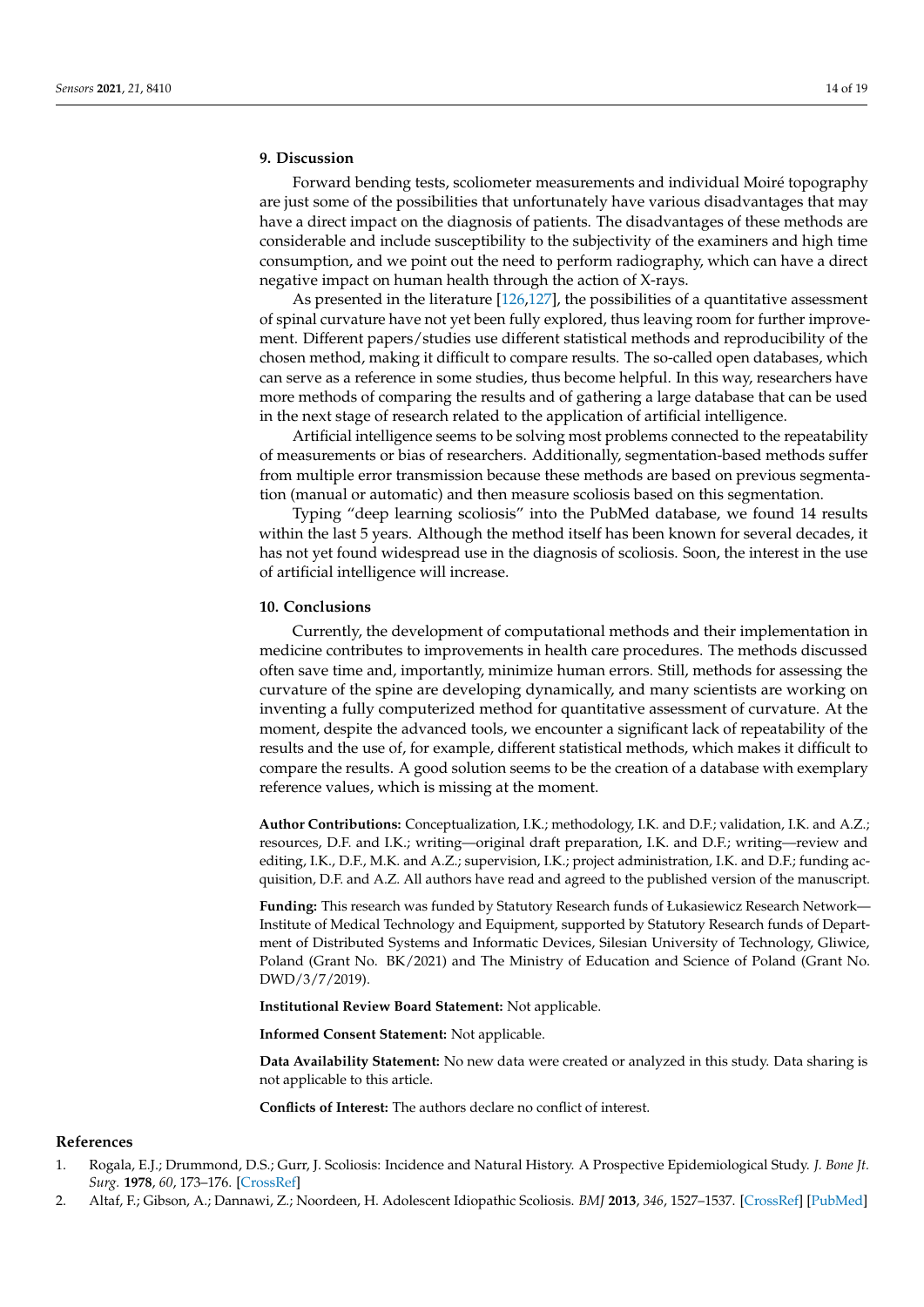- <span id="page-14-0"></span>3. Bunnell, W.P. The Natural History of Idiopathic Scoliosis. *Clin. Orthop. Relat. Res.* **1988**, *229*, 20–25. [\[CrossRef\]](http://doi.org/10.1097/00003086-198804000-00003)
- <span id="page-14-1"></span>4. Kaufman, B.A. Congenital Intraspinal Anomalies: Spinal Dysraphism-Embryology, Pathology and Treatment. *Textb. Spinal Surg.* **1997**, *1*, 365–400.
- <span id="page-14-2"></span>5. Desai, S. Infantile Vertebral Scoliosis. Case Study. Available online: <https://radiopaedia.org/cases/63310> (accessed on 1 December 2021).
- <span id="page-14-3"></span>6. Jones, J. Neurodevelopmental Scoliosis. Case Study. Available online: <https://doi.org/10.53347/rID-89566> (accessed on 1 December 2021).
- <span id="page-14-4"></span>7. Jones, J. Idiopathic Scoliosis with Spondylolisthesis. Case Study. Available online: <https://doi.org/10.53347/rID-89456> (accessed on 1 December 2021).
- <span id="page-14-5"></span>8. Stokes, I.A. Axial Rotation Component of Thoracic Scoliosis. *J. Orthop. Res. Off. Publ. Orthop. Res. Soc.* **1989**, *7*, 702–708. [\[CrossRef\]](http://doi.org/10.1002/jor.1100070511) [\[PubMed\]](http://www.ncbi.nlm.nih.gov/pubmed/2760743)
- <span id="page-14-6"></span>9. Asher, M.A.; Burton, D.C. Adolescent Idiopathic Scoliosis: Natural History and Long Term Treatment Effects. *Scoliosis* **2006**, *1*, 2. [\[CrossRef\]](http://doi.org/10.1186/1748-7161-1-2)
- <span id="page-14-7"></span>10. Dubousset, J. Three-Dimensional Analysis of the Scoliotic Deformity (Chapter 22). *Pediatr. Spine Princ. Pract.* **1994**, *1*, 479–496.
- <span id="page-14-8"></span>11. Ferguson, A.B. The study and treatment of scoliosis. *South. Med. J.* **1930**, *23*, 116–120. [\[CrossRef\]](http://doi.org/10.1097/00007611-193002000-00007)
- <span id="page-14-9"></span>12. Cobb, R.J. Outline for Study of Scoliosis. Instructional Course Lectures. *Am. Acad. Orthop. Surg.* **1948**, 261–275.
- <span id="page-14-10"></span>13. Zhou, G.-Q.; Jiang, W.-W.; Lai, K.-L.; Zheng, Y.-P. Automatic Measurement of Spine Curvature on 3-D Ultrasound Volume Projection Image with Phase Features. *IEEE Trans. Med. Imaging* **2017**, *36*, 1250–1262. [\[CrossRef\]](http://doi.org/10.1109/TMI.2017.2674681) [\[PubMed\]](http://www.ncbi.nlm.nih.gov/pubmed/28252393)
- <span id="page-14-16"></span>14. Cobb Angle Measurment. Case Study. Available online: <https://radiopaedia.org/cases/cobb-angle-measurment> (accessed on 1 December 2021).
- <span id="page-14-11"></span>15. Komeili, A.; Westover, L.M.; Parent, E.C.; Moreau, M.; El-Rich, M.; Adeeb, S. Surface Topography Asymmetry Maps Categorizing External Deformity in Scoliosis. *Spine J. Off. J. N. Am. Spine Soc.* **2014**, *14*, 973–983.e2. [\[CrossRef\]](http://doi.org/10.1016/j.spinee.2013.09.032)
- <span id="page-14-12"></span>16. Pruijs, J.E.; Hageman, M.A.; Keessen, W.; van der Meer, R.; van Wieringen, J.C. Variation in Cobb Angle Measurements in Scoliosis. *Skelet. Radiol.* **1994**, *23*, 517–520. [\[CrossRef\]](http://doi.org/10.1007/BF00223081)
- <span id="page-14-13"></span>17. Watanabe, K.; Aoki, Y.; Matsumoto, M. An Application of Artificial Intelligence to Diagnostic Imaging of Spine Disease: Estimating Spinal Alignment from Moiré Images. *Neurospine* **2019**, *16*, 697–702. [\[CrossRef\]](http://doi.org/10.14245/ns.1938426.213) [\[PubMed\]](http://www.ncbi.nlm.nih.gov/pubmed/31905459)
- <span id="page-14-14"></span>18. Beekman, C.E.; Hall, V. Variability of Scoliosis Measurement from Spinal Roentgenograms. *Phys. Ther.* **1979**, *59*, 764–765. [\[CrossRef\]](http://doi.org/10.1093/ptj/59.6.764) [\[PubMed\]](http://www.ncbi.nlm.nih.gov/pubmed/441122)
- 19. Carman, D.L.; Browne, R.H.; Birch, J.G. Measurement of Scoliosis and Kyphosis Radiographs. Intraobserver and Interobserver Variation. *J. Bone Jt. Surg.* **1990**, *72*, 328–333. [\[CrossRef\]](http://doi.org/10.2106/00004623-199072030-00003)
- 20. Facanha-Filho, F.A.; Winter, R.B.; Lonstein, J.E.; Koop, S.; Novacheck, T.; L'Heureux, E.A.; Noren, C.A. Measurement Accuracy in Congenital Scoliosis. *J. Bone Jt. Surg.* **2001**, *83*, 42–45. [\[CrossRef\]](http://doi.org/10.2106/00004623-200101000-00006) [\[PubMed\]](http://www.ncbi.nlm.nih.gov/pubmed/11205857)
- 21. Goldberg, M.S.; Poitras, B.; Mayo, N.E.; Labelle, H.; Bourassa, R.; Cloutier, R. Observer Variation in Assessing Spinal Curvature and Skeletal Development in Adolescent Idiopathic Scoliosis. *Spine* **1988**, *13*, 1371–1377. [\[CrossRef\]](http://doi.org/10.1097/00007632-198812000-00008) [\[PubMed\]](http://www.ncbi.nlm.nih.gov/pubmed/3212571)
- 22. Gross, C.; Gross, M.; Kuschner, S. Error Analysis of Scoliosis Curvature Measurement. *Bull. Hosp. Jt. Dis. Orthop. Inst.* **1983**, *43*, 171–177. [\[PubMed\]](http://www.ncbi.nlm.nih.gov/pubmed/6317100)
- 23. Loder, R.T.; Urquhart, A.; Steen, H.; Graziano, G.; Hensinger, R.N.; Schlesinger, A.; Schork, M.A.; Shyr, Y. Variability in Cobb Angle Measurements in Children with Congenital Scoliosis. *J. Bone Jt. Surg. Br. Vol.* **1995**, *77*, 768–770. [\[CrossRef\]](http://doi.org/10.1302/0301-620X.77B5.7559707)
- 24. Mok, J.M.; Berven, S.H.; Diab, M.; Hackbarth, M.; Hu, S.S.; Deviren, V. Comparison of Observer Variation in Conventional and Three Digital Radiographic Methods Used in the Evaluation of Patients with Adolescent Idiopathic Scoliosis. *Spine* **2008**, *33*, 681–686. [\[CrossRef\]](http://doi.org/10.1097/BRS.0b013e318166aa8d) [\[PubMed\]](http://www.ncbi.nlm.nih.gov/pubmed/18344863)
- 25. Morrissy, R.T.; Goldsmith, G.S.; Hall, E.C.; Kehl, D.; Cowie, G.H. Measurement of the Cobb Angle on Radiographs of Patients Who Have Scoliosis. Evaluation of Intrinsic Error. *J. Bone Jt. Surg.* **1990**, *72*, 320–327. [\[CrossRef\]](http://doi.org/10.2106/00004623-199072030-00002)
- <span id="page-14-15"></span>26. Oda, M.; Rauh, S.; Gregory, P.B.; Silverman, F.N.; Bleck, E.E. The Significance of Roentgenographic Measurement in Scoliosis. *J. Pediatr. Orthop.* **1982**, *2*, 378–382. [\[CrossRef\]](http://doi.org/10.1097/01241398-198210000-00005) [\[PubMed\]](http://www.ncbi.nlm.nih.gov/pubmed/7142387)
- <span id="page-14-17"></span>27. Bunnell, W.P. An Objective Criterion for Scoliosis Screening. *J. Bone Jt. Surg.* **1984**, *66*, 1381–1387. [\[CrossRef\]](http://doi.org/10.2106/00004623-198466090-00010)
- <span id="page-14-18"></span>28. Chowanska, J.; Kotwicki, T.; Rosadzinski, K.; Sliwinski, Z. School Screening for Scoliosis: Can Surface Topography Replace Examination with Scoliometer? *Scoliosis* **2012**, *7*, 9. [\[CrossRef\]](http://doi.org/10.1186/1748-7161-7-9)
- <span id="page-14-19"></span>29. Bunnell, W.P. Selective Screening for Scoliosis. *Clin. Orthop. Relat. Res.* **2005**, 40–45. [\[CrossRef\]](http://doi.org/10.1097/01.blo.0000163242.92733.66)
- <span id="page-14-20"></span>30. B ˛edzi ´nski, R. *Biomechanika Inzynierska: Zagadnienia Wybrane ˙* ; Oficyna Wydawnicza Politechniki Wrocławskiej: Wrocław, Poland, 1997; ISBN 83-7085-240-8.
- <span id="page-14-21"></span>31. Mrozkowiak, M. *Uwarunkowania Wybranych Parametrów Postawy Ciała Dzieci i Młodziezy oraz ich Zmienno´s´c w ˙ Swietle Mory ´ Projekcyjnej*; Oficyna Wydawnicza Uniwersytetu Zielonogórskiego: Zielona Góra, Poland, 2010; ISBN 978-83-7481-350-1.
- <span id="page-14-22"></span>32. Schulte, T.L.; Hierholzer, E.; Boerke, A.; Lerner, T.; Liljenqvist, U.; Bullmann, V.; Hackenberg, L. Raster Stereography versus Radiography in the Long-Term Follow-up of Idiopathic Scoliosis. *J. Spinal Disord. Tech.* **2008**, *21*, 23–28. [\[CrossRef\]](http://doi.org/10.1097/BSD.0b013e318057529b) [\[PubMed\]](http://www.ncbi.nlm.nih.gov/pubmed/18418132)
- <span id="page-14-23"></span>33. Harzmann, H.C. Optischer Gipsabdruck Hilft Bei Der Rückenanalyse. *Süddeutscher Orthopädenkongress Kongressausgabe* **1999**, *2*, 15.
- <span id="page-14-24"></span>34. Harzmann, H.C. Stellenwert Der Videorasterstereographie Als Schulärztliche Screeningmethode von Skoliotischen Fehlhaltungen Und Strukturellen Skoliosen. PhD Thesis, Ludwig-Maximilians-Universität, Medizinischen Fakultät, München, Germany, 2000.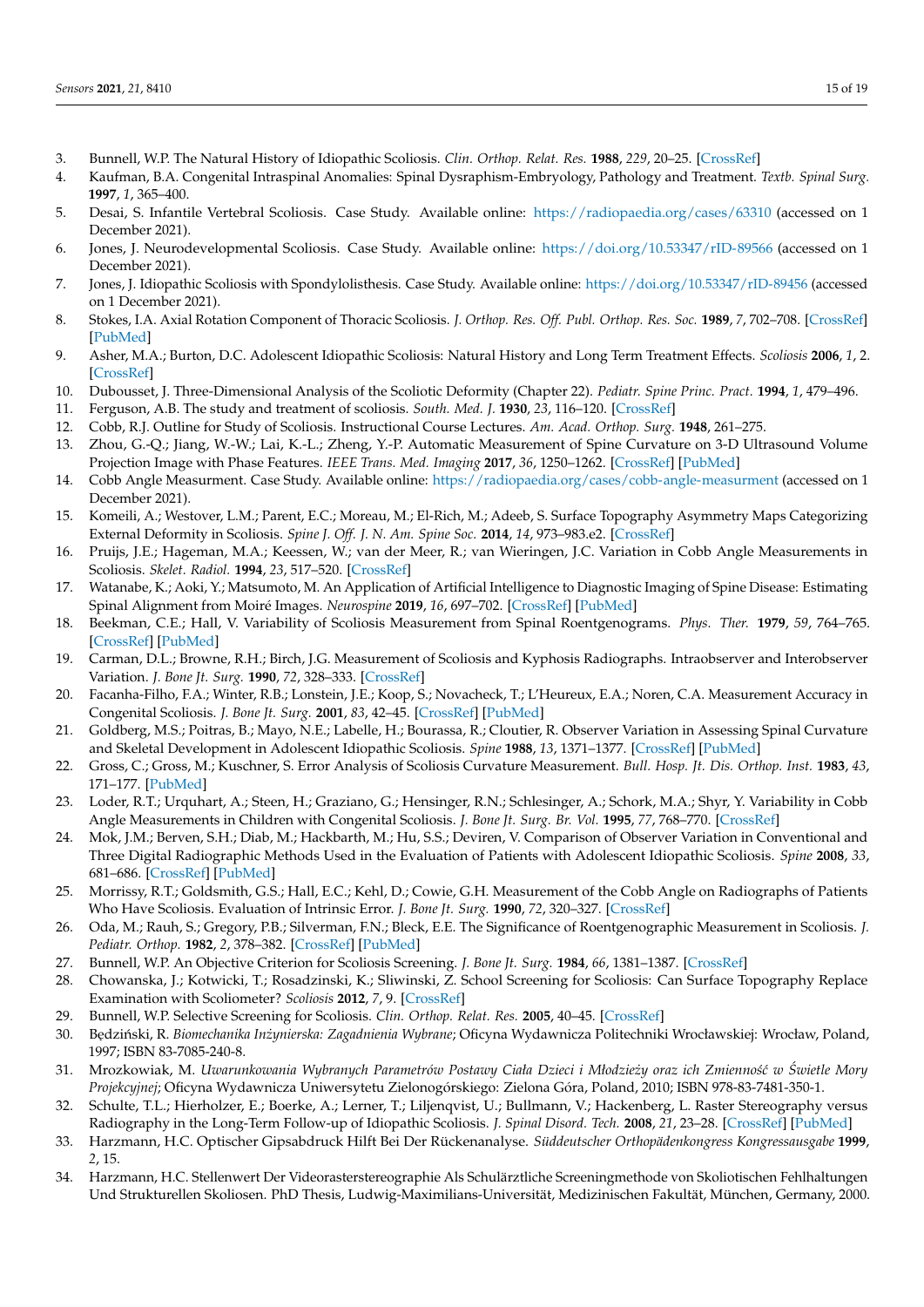- <span id="page-15-0"></span>35. Frerich, J.M.; Hertzler, K.; Knott, P.; Mardjetko, S. Comparison of Radiographic and Surface Topography Measurements in Adolescents with Idiopathic Scoliosis. *TOORTHJ* **2012**, *6*, 261–265. [\[CrossRef\]](http://doi.org/10.2174/1874325001206010261)
- <span id="page-15-1"></span>36. Kalender, W.A. X-ray Computed Tomography. *Phys. Med. Biol.* **2006**, *51*, R29–R43. [\[CrossRef\]](http://doi.org/10.1088/0031-9155/51/13/R03) [\[PubMed\]](http://www.ncbi.nlm.nih.gov/pubmed/16790909)
- <span id="page-15-2"></span>37. Hoffman, D.A.; Lonstein, J.E.; Morin, M.M.; Visscher, W.; Harris, B.S.; Boice, J.D. Breast Cancer in Women with Scoliosis Exposed to Multiple Diagnostic x Rays. *J. Natl. Cancer Inst.* **1989**, *81*, 1307–1312. [\[CrossRef\]](http://doi.org/10.1093/jnci/81.17.1307)
- <span id="page-15-3"></span>38. Kutanzi, K.; Lumen, A.; Koturbash, I.; Miousse, I. Pediatric Exposures to Ionizing Radiation: Carcinogenic Considerations. *Int. J. Environ. Res. Public Health* **2016**, *13*, 1057. [\[CrossRef\]](http://doi.org/10.3390/ijerph13111057) [\[PubMed\]](http://www.ncbi.nlm.nih.gov/pubmed/27801855)
- 39. IARC Monographs on the Evaluation of Carcionogenic Risks to Humans. Available online: [https://monographs.iarc.who.int/](https://monographs.iarc.who.int/wp-content/uploads/2018/08/14-002.pdf) [wp-content/uploads/2018/08/14-002.pdf](https://monographs.iarc.who.int/wp-content/uploads/2018/08/14-002.pdf) (accessed on 1 December 2021).
- <span id="page-15-4"></span>40. UNSCEAR 2013 Report to the General Assembly with Scientific Annexes Volume II: Scientific Annex B. 283. Available online: [https://reliefweb.int/sites/reliefweb.int/files/resources/UNSCEAR\\_2013\\_Report\\_Annex\\_B\\_Children.pdf](https://reliefweb.int/sites/reliefweb.int/files/resources/UNSCEAR_2013_Report_Annex_B_Children.pdf) (accessed on 1 December 2021).
- <span id="page-15-5"></span>41. Betsch, M.; Wild, M.; Jungbluth, P.; Thelen, S.; Hakimi, M.; Windolf, J.; Horstmann, T.; Rapp, W. The Rasterstereographic-Dynamic Analysis of Posture in Adolescents Using a Modified Matthiass Test. *Eur. Spine J.* **2010**, *19*, 1735–1739. [\[CrossRef\]](http://doi.org/10.1007/s00586-010-1450-6) [\[PubMed\]](http://www.ncbi.nlm.nih.gov/pubmed/20490872)
- 42. Coblentz, A.M.; Herron, R.E. (Eds.) *NATO Symposium on Applications of Human Biostereoietrics*; Proceedings Volume; Society of Photo-Optical Instrumentation Engineers: Paris, France, 1980; Volume 166.
- 43. Frobin, W. Rasterstereography: A Photogrammetric Method for Measurement of Body Surfaces. *Photogramm. Eng. Remote. Sens.* **1981**, *47*, 1717–1724.
- 44. Hackenberg, L.; Hierholzer, E.; Pötzl, W.; Götze, C.; Liljenqvist, U. Rasterstereographic Back Shape Analysis in Idiopathic Scoliosis after Posterior Correction and Fusion. *Clin. Biomech.* **2003**, *18*, 883–889. [\[CrossRef\]](http://doi.org/10.1016/S0268-0033(03)00169-4)
- 45. Mangone, M.; Raimondi, P.; Paoloni, M.; Pellanera, S.; Di Michele, A.; Di Renzo, S.; Vanadia, M.; Dimaggio, M.; Murgia, M.; Santilli, V. Vertebral Rotation in Adolescent Idiopathic Scoliosis Calculated by Radiograph and Back Surface Analysis-Based Methods: Correlation between the Raimondi Method and Rasterstereography. *Eur. Spine J.* **2013**, *22*, 367–371. [\[CrossRef\]](http://doi.org/10.1007/s00586-012-2564-9)
- <span id="page-15-6"></span>46. Schröder, J.; Schaar, H.; Korn, M.; Färber, I.; Ziegler, M.; Braumann, K.M.; Reer, R.; Mattes, K. Zur Sensitivität Und Reproduzierbarkeit Der Pedobarographie Mit Dem System PedoScan. *Deutsche Zeitschrift Sportmedizin* **2007**, *58*, 207.
- <span id="page-15-7"></span>47. Seiberlich, N.; Gulani, V.; Campbell, A.; Sourbron, S.; Doneva, M.I.; Calamante, F.; Hu, H.H. *Quantitative Magnetic Resonance Imaging*; Academic Press: Cambridge, MA, USA, 2020; ISBN 978-0-12-817058-8.
- <span id="page-15-8"></span>48. Yetişir, F. Local and Global SAR Constrained Large Tip Angle 3D KT-Points Parallel Transmit Pulse Design at 7 T, Massachusetts Institute of Technology: Massachusetts, 2014. Available online: <https://dspace.mit.edu/handle/1721.1/87790> (accessed on 1 December 2021).
- <span id="page-15-9"></span>49. Davids, J.R.; Chamberlin, E.; Blackhurst, D.W. Indications for Magnetic Resonance Imaging in Presumed Adolescent Idiopathic Scoliosis. *J. Bone Jt. Surg.* **2004**, *86*, 2187–2195. [\[CrossRef\]](http://doi.org/10.2106/00004623-200410000-00009)
- <span id="page-15-10"></span>50. Maiocco, B.; Deeney, V.F.; Coulon, R.; Parks, P.F. Adolescent Idiopathic Scoliosis and the Presence of Spinal Cord Abnormalities. *Spine* **1997**, *22*, 2537–2541. [\[CrossRef\]](http://doi.org/10.1097/00007632-199711010-00014) [\[PubMed\]](http://www.ncbi.nlm.nih.gov/pubmed/9383861)
- <span id="page-15-11"></span>51. Do, T.M.D.; Fras, C.M.D.; Burke, S.M.D.; Widmann, R.F.M.D.; Rawlins, B.M.D.; Boachie-Adjei, O.M.D. Clinical Value of Routine Preoperative Magnetic Resonance Imaging in Adolescent Idiopathic Scoliosis. *J. Bone Jt. Surg.* **2001**, *83*, 577–579. [\[CrossRef\]](http://doi.org/10.2106/00004623-200104000-00014) [\[PubMed\]](http://www.ncbi.nlm.nih.gov/pubmed/11315788)
- <span id="page-15-12"></span>52. Wright, N. Imaging in Scoliosis. *Arch. Dis. Child.* **2000**, *82*, 38–40. [\[CrossRef\]](http://doi.org/10.1136/adc.82.1.38)
- <span id="page-15-13"></span>53. Zhu, C.; Huang, S.; Song, Y.; Liu, H.; Liu, L.; Yang, X.; Zhou, C.; Hu, B.; Chen, H. Surgical Treatment of Scoliosis-Associated with Syringomyelia: The Role of Syrinx Size. *Neurol. India* **2020**, *68*, 299. [\[CrossRef\]](http://doi.org/10.4103/0028-3886.280648)
- <span id="page-15-14"></span>54. Shih, R.Y.; Koeller, K.K. Intramedullary Masses of the Spinal Cord: Radiologic-Pathologic Correlation. *RadioGraphics* **2020**, *40*, 1125–1145. [\[CrossRef\]](http://doi.org/10.1148/rg.2020190196) [\[PubMed\]](http://www.ncbi.nlm.nih.gov/pubmed/32530746)
- <span id="page-15-15"></span>55. Bolognese, P.A.; Brodbelt, A.; Bloom, A.B.; Kula, R.W. Chiari I Malformation: Opinions on Diagnostic Trends and Controversies from a Panel of 63 International Experts. *World Neurosurg.* **2019**, *130*, e9–e16. [\[CrossRef\]](http://doi.org/10.1016/j.wneu.2019.05.098) [\[PubMed\]](http://www.ncbi.nlm.nih.gov/pubmed/31121369)
- <span id="page-15-16"></span>56. Rogers, B.P.; Haughton, V.M.; Arfanakis, K.; Meyerand, M.E. Application of Image Registration to Measurement of Intervertebral Rotation in the Lumbar Spine. *Magn. Reson. Med.* **2002**, *48*, 1072–1075. [\[CrossRef\]](http://doi.org/10.1002/mrm.10319) [\[PubMed\]](http://www.ncbi.nlm.nih.gov/pubmed/12465120)
- <span id="page-15-17"></span>57. Rogers, B.; Wiese, S.; Blankenbaker, D.; Meyerand, E.; Haughton, V. Accuracy of an Automated Method to Measure Rotations of Vertebrae from Computerized Tomography Data. *Spine* **2005**, *30*, 694–696. [\[CrossRef\]](http://doi.org/10.1097/01.brs.0000155413.73518.b0) [\[PubMed\]](http://www.ncbi.nlm.nih.gov/pubmed/15770187)
- <span id="page-15-18"></span>58. Carro, P.A. Magnetic Resonance Imaging in Children with Scoliosis. *Semin. Musculoskelet. Radiol.* **1999**, *3*, 257–266. [\[CrossRef\]](http://doi.org/10.1055/s-2008-1080071) [\[PubMed\]](http://www.ncbi.nlm.nih.gov/pubmed/11387143)
- <span id="page-15-19"></span>59. Heinrich, A.; Reinhold, M.; Güttler, F.V.; Matziolis, G.; Teichgräber, U.K.-M.; Zippelius, T.; Strube, P. MRI Following Scoliosis Surgery? An Analysis of Implant Heating, Displacement, Torque, and Susceptibility Artifacts. *Eur. Radiol.* **2021**, *31*, 4298–4307. [\[CrossRef\]](http://doi.org/10.1007/s00330-020-07546-6) [\[PubMed\]](http://www.ncbi.nlm.nih.gov/pubmed/33277671)
- <span id="page-15-20"></span>60. Ahmad, F.U.; Sidani, C.; Fourzali, R.; Wang, M.Y. Postoperative Magnetic Resonance Imaging Artifact with Cobalt-Chromium versus Titanium Spinal Instrumentation. *J. Neurosurg. Spine* **2013**, *19*, 629–636. [\[CrossRef\]](http://doi.org/10.3171/2013.7.SPINE1359)
- <span id="page-15-21"></span>61. Etemadifar, M.R.; Andalib, A.; Rahimian, A.; Nodushan, S.M.H.T. Cobalt Chromium-Titanium Rods versus Titanium-Titanium Rods for Treatment of Adolescent Idiopathic Scoliosis; Which Type of Rod Has Better Postoperative Outcomes? *Rev. Assoc. Med. Bras.* **2018**, *64*, 1085–1090. [\[CrossRef\]](http://doi.org/10.1590/1806-9282.64.12.1085) [\[PubMed\]](http://www.ncbi.nlm.nih.gov/pubmed/30569984)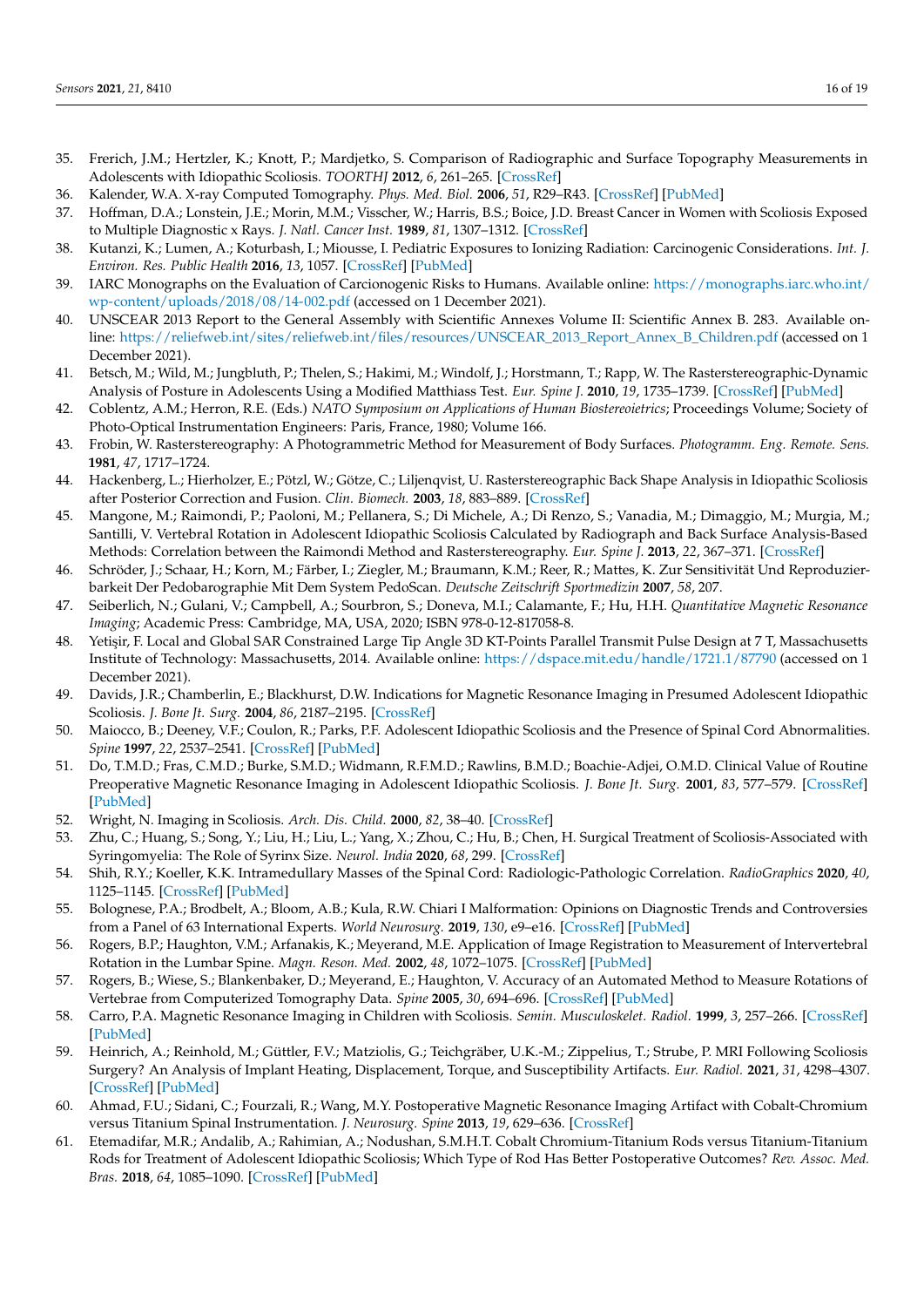- <span id="page-16-0"></span>62. Buzug, T.M. Computed Tomography. In *Springer Handbook of Medical Technology*; Krame, R., Hoffmann, K.P., Pozos, R.S., Eds.; Springer Handbooks; Springer: Berlin/Heidelberg, Germany, 2011.
- <span id="page-16-1"></span>63. Brenner, D.J.; Hall, E.J. Computed Tomography–an Increasing Source of Radiation Exposure. *N. Engl. J. Med.* **2007**, *357*, 2277–2284. [\[CrossRef\]](http://doi.org/10.1056/NEJMra072149) [\[PubMed\]](http://www.ncbi.nlm.nih.gov/pubmed/18046031)
- <span id="page-16-2"></span>64. Yawn, B.P.; Yawn, R.A.; Hodge, D.; Kurland, M.; Shaughnessy, W.J.; Ilstrup, D.; Jacobsen, S.J. A Population-Based Study of School Scoliosis Screening. *JAMA* **1999**, *282*, 1427–1432. [\[CrossRef\]](http://doi.org/10.1001/jama.282.15.1427) [\[PubMed\]](http://www.ncbi.nlm.nih.gov/pubmed/10535432)
- <span id="page-16-3"></span>65. Chen, K.; Zhai, X.; Sun, K.; Wang, H.; Yang, C.; Li, M. A Narrative Review of Machine Learning as Promising Revolution in Clinical Practice of Scoliosis. *Ann. Transl. Med.* **2021**, *9*, 67. [\[CrossRef\]](http://doi.org/10.21037/atm-20-5495)
- <span id="page-16-4"></span>66. Yang, J.; Zhang, K.; Fan, H.; Huang, Z.; Xiang, Y.; Yang, J.; He, L.; Zhang, L.; Yang, Y.; Li, R.; et al. Development and Validation of Deep Learning Algorithms for Scoliosis Screening Using Back Images. *Commun. Biol.* **2019**, *2*, 390. [\[CrossRef\]](http://doi.org/10.1038/s42003-019-0635-8) [\[PubMed\]](http://www.ncbi.nlm.nih.gov/pubmed/31667364)
- <span id="page-16-5"></span>67. Pazos, V.; Cheriet, F.; Song, L.; Labelle, H.; Dansereau, J. Accuracy Assessment of Human Trunk Surface 3D Reconstructions from an Optical Digitising System. *Med. Biol. Eng. Comput.* **2005**, *43*, 11–15. [\[CrossRef\]](http://doi.org/10.1007/BF02345117)
- <span id="page-16-6"></span>68. Jaremko, J.L.; Poncet, P.; Ronsky, J.; Harder, J.; Dansereau, J.; Labelle, H.; Zernicke, R.F. Estimation of Spinal Deformity in Scoliosis From Torso Surface Cross Sections. *Spine* **2001**, *26*, 1583–1591. [\[CrossRef\]](http://doi.org/10.1097/00007632-200107150-00017) [\[PubMed\]](http://www.ncbi.nlm.nih.gov/pubmed/11462091)
- <span id="page-16-7"></span>69. Komeili, A.; Westover, L.; Parent, E.C.; El-Rich, M.; Adeeb, S. Correlation Between a Novel Surface Topography Asymmetry Analysis and Radiographic Data in Scoliosis. *Spine Deform.* **2015**, *3*, 303–311. [\[CrossRef\]](http://doi.org/10.1016/j.jspd.2015.02.002)
- <span id="page-16-8"></span>70. Ramirez, L.; Durdle, N.G.; Raso, V.J.; Hill, D.L. A Support Vector Machines Classifier to Assess the Severity of Idiopathic Scoliosis From Surface Topography. *IEEE Trans. Inf. Technol. Biomed.* **2006**, *10*, 84–91. [\[CrossRef\]](http://doi.org/10.1109/TITB.2005.855526) [\[PubMed\]](http://www.ncbi.nlm.nih.gov/pubmed/16445253)
- <span id="page-16-9"></span>71. Bergeron, C.; Cheriet, F.; Ronsky, J.; Zernicke, R.; Labelle, H. Prediction of Anterior Scoliotic Spinal Curve from Trunk Surface Using Support Vector Regression. *Eng. Appl. Artif. Intell.* **2005**, *18*, 973–983. [\[CrossRef\]](http://doi.org/10.1016/j.engappai.2005.03.006)
- <span id="page-16-10"></span>72. Liu, X.C.; Thometz, J.G.; Lyon, R.M.; Klein, J. Functional Classification of Patients with Idiopathic Scoliosis Assessed by the Quantec System. *Spine* **2001**, *26*, 1274–1279. [\[CrossRef\]](http://doi.org/10.1097/00007632-200106010-00020)
- <span id="page-16-11"></span>73. Zhang, J.; Lou, E.; Hill, D.L.; Raso, J.V.; Wang, Y.; Le, L.H.; Shi, X. Computer-Aided Assessment of Scoliosis on Posteroanterior Radiographs. *Med. Biol. Eng. Comput.* **2010**, *48*, 185–195. [\[CrossRef\]](http://doi.org/10.1007/s11517-009-0556-7)
- <span id="page-16-12"></span>74. Samuvel, B.; Thomas, V.; Mini, M.G.; Kumar, J.R. A Mask Based Segmentation Algorithm for Automatic Measurement of Cobb Angle from Scoliosis X-ray Image. In Proceedings of the 2012 International Conference on Advances in Computing and Communications, Cochin, India, 9–11 August 2012; IEEE: Piscataway, NJ, USA, 2012; pp. 110–113.
- <span id="page-16-13"></span>75. Zhang, J.; Li, H.; Lv, L.; Zhang, Y. Computer-Aided Cobb Measurement Based on Automatic Detection of Vertebral Slopes Using Deep Neural Network. *Int. J. Biomed. Imaging* **2017**, *2017*, 9083916. [\[CrossRef\]](http://doi.org/10.1155/2017/9083916) [\[PubMed\]](http://www.ncbi.nlm.nih.gov/pubmed/29118806)
- <span id="page-16-14"></span>76. Wu, W.; Liang, J.; Du, Y.; Tan, X.; Xiang, X.; Wang, W.; Ru, N.; Le, J. Reliability and Reproducibility Analysis of the Cobb Angle and Assessing Sagittal Plane by Computer-Assisted and Manual Measurement Tools. *BMC Musculoskelet. Disord.* **2014**, *15*, 33. [\[CrossRef\]](http://doi.org/10.1186/1471-2474-15-33) [\[PubMed\]](http://www.ncbi.nlm.nih.gov/pubmed/24502397)
- <span id="page-16-15"></span>77. Shaw, M.; Adam, C.J.; Izatt, M.T.; Licina, P.; Askin, G.N. Use of the IPhone for Cobb Angle Measurement in Scoliosis. *Eur. Spine J.* **2012**, *21*, 1062–1068. [\[CrossRef\]](http://doi.org/10.1007/s00586-011-2059-0) [\[PubMed\]](http://www.ncbi.nlm.nih.gov/pubmed/22065167)
- <span id="page-16-16"></span>78. Dollár, P.; Appel, R.; Belongie, S.; Perona, P. Fast Feature Pyramids for Object Detection. *IEEE Trans. Pattern Anal. Mach. Intell.* **2014**, *36*, 1532–1545. [\[CrossRef\]](http://doi.org/10.1109/TPAMI.2014.2300479) [\[PubMed\]](http://www.ncbi.nlm.nih.gov/pubmed/26353336)
- <span id="page-16-17"></span>79. Ronneberger, O.; Fischer, P.; Brox, T. *U-Net: Convolutional Networks for Biomedical Image Segmentation*; Springer: Berlin/Heidelberg, Germany, 2015.
- <span id="page-16-18"></span>80. Yongcheng, T.; Nian, W.; Fei, T.; Hemu, C. Automatic Measurement Algorithm of Scoliosis Cobb Angle Based on Deep Learning. *J. Phys. Conf. Ser.* **2019**, *1187*, 042100. [\[CrossRef\]](http://doi.org/10.1088/1742-6596/1187/4/042100)
- <span id="page-16-19"></span>81. Forsberg, D.; Lundström, C.; Andersson, M.; Vavruch, L.; Tropp, H.; Knutsson, H. Fully Automatic Measurements of Axial Vertebral Rotation for Assessment of Spinal Deformity in Idiopathic Scoliosis. *Phys. Med. Biol.* **2013**, *58*, 1775–1787. [\[CrossRef\]](http://doi.org/10.1088/0031-9155/58/6/1775)
- <span id="page-16-20"></span>82. Anitha, H.; Prabhu, G.; Karunakar, A.K. Reliable and Reproducible Classification System for Scoliotic Radiograph Using Image Processing Techniques. *J. Med. Syst.* **2014**, *38*, 124. [\[CrossRef\]](http://doi.org/10.1007/s10916-014-0124-z)
- <span id="page-16-21"></span>83. Anitha, H.; Prabhu, G.K. Automatic Quantification of Spinal Curvature in Scoliotic Radiograph Using Image Processing. *J. Med. Syst.* **2012**, *36*, 1943–1951. [\[CrossRef\]](http://doi.org/10.1007/s10916-011-9654-9)
- <span id="page-16-22"></span>84. Sardjono, T.A.; Wilkinson, M.H.F.; Veldhuizen, A.G.; van Ooijen, P.M.A.; Purnama, K.E.; Verkerke, G.J. Automatic Cobb Angle Determination from Radiographic Images. *Spine* **2013**, *38*, E1256–E1262. [\[CrossRef\]](http://doi.org/10.1097/BRS.0b013e3182a0c7c3)
- <span id="page-16-23"></span>85. Sun, H.; Zhen, X.; Bailey, C.; Rasoulinejad, P.; Yin, Y.; Li, S. Direct Estimation of Spinal Cobb Angles by Structured Multi-Output Regression. In Proceedings of the International Conference on Information Processing in Medical Imaging, Boone, IA, USA, 25–30 June 2017.
- 86. Xue, W.; Islam, A.; Bhaduri, M.; Li, S. Direct Multitype Cardiac Indices Estimation via Joint Representation and Regression Learning. *IEEE Trans. Med. Imaging* **2017**, *36*, 2057–2067. [\[CrossRef\]](http://doi.org/10.1109/TMI.2017.2709251) [\[PubMed\]](http://www.ncbi.nlm.nih.gov/pubmed/28574348)
- <span id="page-16-24"></span>87. Wu, H.; Bailey, C.; Rasoulinejad, P.; Li, S. Automated Comprehensive Adolescent Idiopathic Scoliosis Assessment Using MVC-Net. *Med. Image Anal.* **2018**, *48*, 1–11. [\[CrossRef\]](http://doi.org/10.1016/j.media.2018.05.005) [\[PubMed\]](http://www.ncbi.nlm.nih.gov/pubmed/29803920)
- <span id="page-16-25"></span>88. Wang, L.; Xu, Q.; Leung, S.; Chung, J.; Chen, B.; Li, S. Accurate Automated Cobb Angles Estimation Using Multi-View Extrapolation Net.Medical Image Analysis. *Med. Image Anal.* **2019**, *58*, 101542. [\[CrossRef\]](http://doi.org/10.1016/j.media.2019.101542) [\[PubMed\]](http://www.ncbi.nlm.nih.gov/pubmed/31473518)
- <span id="page-16-26"></span>89. Choi, R.; Watanabe, K.; Jinguji, H.; Fujita, N.; Ogura, Y.; Demura, S.; Kotani, T.; Wada, K.; Miyazaki, M.; Shigematsu, H.; et al. CNN-Based Spine and Cobb Angle Estimator Using Moire Images. *J. Med. Syst.* **2017**, *5*, 135–144.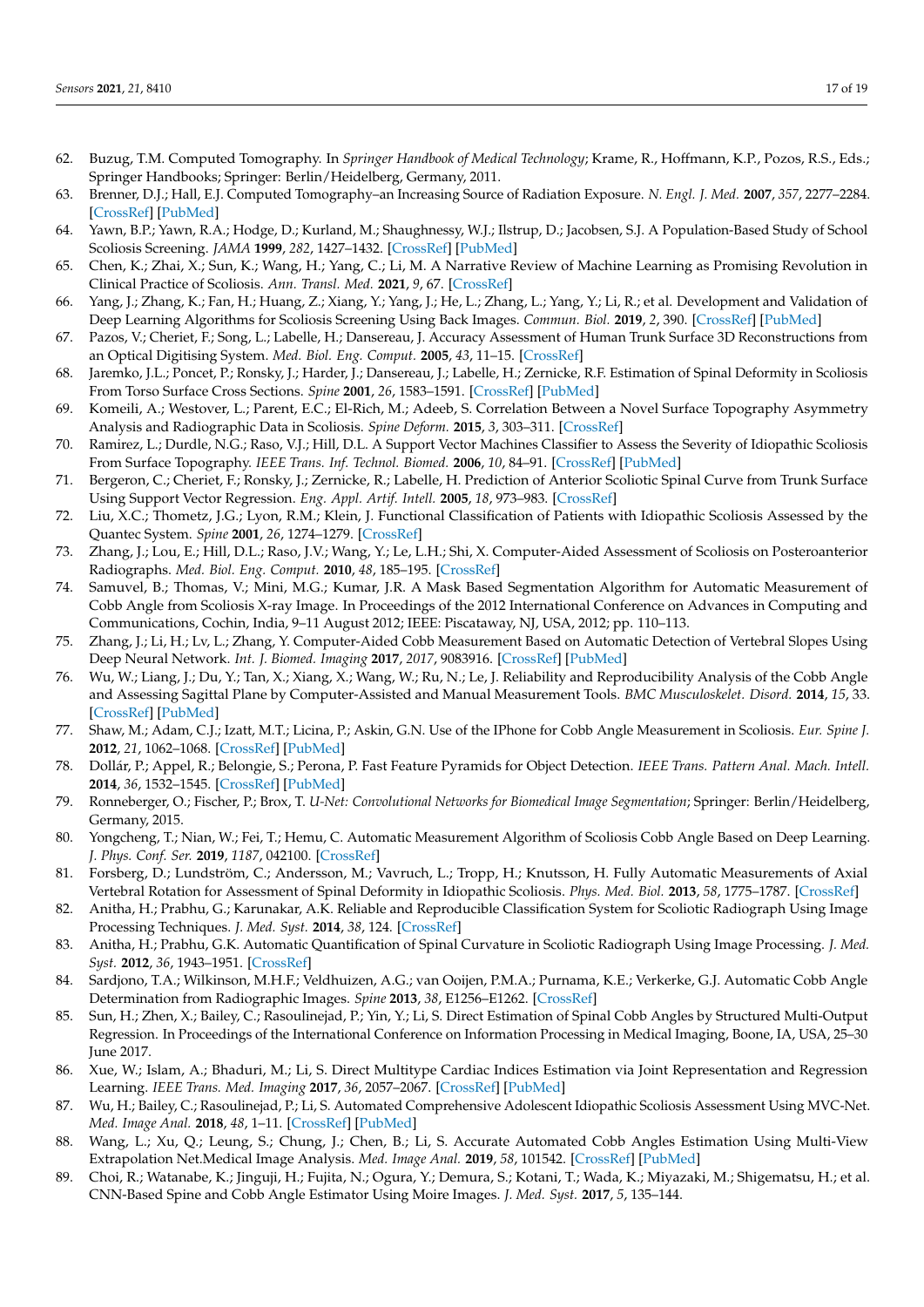- <span id="page-17-0"></span>90. Choi, R.; Watanabe, K.; Fujita, N.; Ogura, Y.; Matsumoto, M.; Demura, S.; Kotani, T.; Wada, K.; Miyazaki, M.; Shigematsu, H.; et al. Measurement of Vertebral Rotation from Moire Image for Screening of Adolescent Idiopathic Scoliosis. *IEEE Trans. Image Electron. Vis. Comput.* **2018**, *6*, 55–64.
- <span id="page-17-1"></span>91. Kokabu, T.; Kanai, S.; Kawakami, N.; Uno, K.; Kotani, T.; Suzuki, T.; Tachi, H.; Abe, Y.; Iwasaki, N.; Sudo, H. An Algorithm for Using Deep Learning Convolutional Neural Networks with Three Dimensional Depth Sensor Imaging in Scoliosis Detection. *Spine J.* **2021**, *21*, 980–987. [\[CrossRef\]](http://doi.org/10.1016/j.spinee.2021.01.022) [\[PubMed\]](http://www.ncbi.nlm.nih.gov/pubmed/33540125)
- <span id="page-17-2"></span>92. Sudo, H.; Kokabu, T.; Abe, Y.; Iwata, A.; Yamada, K.; Ito, Y.M.; Iwasaki, N.; Kanai, S. Automated Noninvasive Detection of Idiopathic Scoliosis in Children and Adolescents: A Principle Validation Study. *Sci. Rep.* **2018**, *8*, 17714. [\[CrossRef\]](http://doi.org/10.1038/s41598-018-36360-w) [\[PubMed\]](http://www.ncbi.nlm.nih.gov/pubmed/30532023)
- <span id="page-17-3"></span>93. Wang, L.; Xie, C.; Lin, Y.; Zhou, H.-Y.; Chen, K.; Cheng, D.; Dubost, F.; Collery, B.; Khanal, B.; Khanal, B.; et al. Evaluation and Comparison of Accurate Automated Spinal Curvature Estimation Algorithms with Spinal Anterior-Posterior X-ray Images: The AASCE2019Challenge.Medical Image Analysis (MedIA). *Med. Image Anal.* **2021**, *72*, 102115. [\[CrossRef\]](http://doi.org/10.1016/j.media.2021.102115) [\[PubMed\]](http://www.ncbi.nlm.nih.gov/pubmed/34134084)
- 94. Ayed, I.B.; Punithakumar, K.; Garvin, G.; Romano, W.; Li, S. Graph Cuts with Invariant Object-Interaction Priors: Application to Intervertebral Disc Segmentation. *Inf. Process. Med. Imaging* **2011**, *22*, 221–232. [\[PubMed\]](http://www.ncbi.nlm.nih.gov/pubmed/21761659)
- 95. Law, M.W.K.; Garvin, G.; Tummala, S.; Tay, K.; Leung, E.; Li, S. Gradient Competition Anisotropy for Centerline Extraction and Segmentation of Spinal Cords. In Proceedings of the Information Processing in Medical Imaging (IPMI), Asilomar, CA, USA, 28 June–3 July 2013; pp. 49–61.
- 96. Law, M.; Tay, K.; Leung, A.; Garvin, G.; Li, S. Intervertebral Disc Segmentation in MR Images using Anisotropic Oriented Flux. *Med. Image Anal.* **2013**, *17*, 43–61. [\[CrossRef\]](http://doi.org/10.1016/j.media.2012.06.006) [\[PubMed\]](http://www.ncbi.nlm.nih.gov/pubmed/23107642)
- 97. Miles, B.; Ayed, I.B.; Law, M.; Garvin, G.; Fenster, A.; Li, S. Spine Image Fusion via Graph Cuts. *IEEE Trans. Biomed. Eng. (TBME)* **2013**, *60*, 1841–1850. [\[CrossRef\]](http://doi.org/10.1109/TBME.2013.2243448) [\[PubMed\]](http://www.ncbi.nlm.nih.gov/pubmed/23372071)
- 98. Wang, Z.; Zhen, X.; Tay, K.Y.; Osman, S.; Romano, W.; Li, S. Regression Segmentation for M3 Spine Segmentation. *IEEE Trans. Med. Imaging* **2015**, *34*, 1640–1648. [\[CrossRef\]](http://doi.org/10.1109/TMI.2014.2365746)
- 99. Zheng, G.; Li, S. Medical Image Computing in Diagnosis and Intervention of Spinal Diseases. *Comput. Med. Imaging Graph. (CMIG)* **2015**, *45*, 99–101. [\[CrossRef\]](http://doi.org/10.1016/j.compmedimag.2015.08.006) [\[PubMed\]](http://www.ncbi.nlm.nih.gov/pubmed/26364266)
- 100. He, X.; Chong, J.; Osman, S.; Sharma, M.; Landis, M.; Li, S. Automated Delineation of Neural Foramina from Spine Images. In Proceedings of the Annual Meeting of Radiological Society of North America (RSNA), Chicago, IL, USA, 29 November–4 December 2015.
- 101. Yao, J.; Burns, J.E.; Forsberg, D.; Seitel, A.; Rasoulian, A.; Abolmaesumi, P.; Hammernik, K.; Urschler, M.; Ibragimov, B.; RobertKorez, T.V.; et al. A Multi-center Milestone Study of ClinicalVertebral CT Segmentation. *Comput. Med. Imaging Graph.* **2016**, *49*, 16–28. [\[CrossRef\]](http://doi.org/10.1016/j.compmedimag.2015.12.006)
- 102. Cai, Y.; Laidley, D.; Kornecki, A.; Shmuilovich, O.; Lum, A.; Li, S. Multi-Modal Vertebrae Recognition Using Transformed Deep Convolution Net-Work. *Comput. Med. Imaging Graph.* **2016**, *51*, 11–19. [\[CrossRef\]](http://doi.org/10.1016/j.compmedimag.2016.02.002) [\[PubMed\]](http://www.ncbi.nlm.nih.gov/pubmed/27104497)
- 103. Miles, B.; Ayed, I.B.; Hojjat, P.; Wang, M.; Fenster, A.; Li, S.; Garvin, G. Spine Labeling in Axial Magnetic Resonance Imaging ViaIntegral Kernels. *Comput. Med. Imaging Graph.* **2017**, *54*, 27–34. [\[CrossRef\]](http://doi.org/10.1016/j.compmedimag.2016.09.004) [\[PubMed\]](http://www.ncbi.nlm.nih.gov/pubmed/27743641)
- 104. Tam, C.; He, X.; Sharma, M.; Mercado, A.; Landis, M.; Li, S. Automated Multi-Vertebrae and Disc Delineation for MR and CT Spinal Images. In Proceedings of the Annual Meeting of Radiological Society of North America (RSNA), Chicago, IL, USA, 26 November–1 December 2017.
- 105. Zheng, G.; Chu, C.; Ibragimov, B.; Korez, R.; Vrtovec, T.; Hugo-Hutt, R.E.; Meakin, J.; Andrade, I.L.; Glocker, B.; HaoChen, Q.D.; et al. Evaluation and Comparison of 3D Intervertebral Disc Localization and SegmentationMethods for 3D T2 MR Data: A Grand Challenge. *Med. Image Anal.* **2017**, *35*, 327–344. [\[CrossRef\]](http://doi.org/10.1016/j.media.2016.08.005) [\[PubMed\]](http://www.ncbi.nlm.nih.gov/pubmed/27567734)
- 106. Wu, H.; Bailey, C.; Rasoulinejad, P.; Li, S. Automatic Landmark Estimation for Adolescent Idiopathic Scoliosis Assessment Using BoostNet. In *International Conference on Medical Image Computing and Computer-Assisted Intervention*; Springer: Cham, Switzerland, 2017. [\[CrossRef\]](http://doi.org/10.1007/978-3-319-66182-7_15)
- 107. Cai, Y.; Leung, S.; Warrington, J.; Pandey, S.; Shmuilovich, O.; Li, S. Direct Spondylolysis Identification and Spondylolisthesis Measurement in MR/CT Using Detectors Trained by Articulated Parameterized Spine Model. In Proceedings of the SPIE Conference on Medical Imaging, Orlando, FL, USA, 11–16 February 2017.
- 108. Cai, Y.; Lum, A.; Mercado, A.; Landis, M.; Warrington, J.; Li, S. Unsupervised Shape Discovery Using Synchronized Spectral Networks. *Pattern Recognit.* **2017**, *69*, 39–51. [\[CrossRef\]](http://doi.org/10.1016/j.patcog.2017.03.032)
- 109. He, X.; Lum, A.; Sharma, M.; Shmuilovich, O.; Brahm, G.; Li, S. First Computer-Aided Diagnosis of Neural Foramina Stenosis. In Proceedings of the Annual Meeting of Radiological Society of North America (RSNA), Chicago, IL, USA, 26–30 December 2016.
- 110. He, X.; Lum, A.; Mercado, A.; Landis, M.; Warrington, J.; Li, S. Automated Grading of Lumbar Disc Degeneration via Supervised-Distance Metric Learning. In Proceedings of the SPIE Medical Imaging, Orlando, FL, USA, 11–16 February 2017.
- <span id="page-17-5"></span>111. Pang, S.; Feng, Q.; Leung, S.; Nachum, I.B.; Li, S. Direct Automated Quantitative Measurement of Spine via Cascade Amplifier Regression Network. In Proceedings of the International Conference on Medical Image Computing and Computer-Assisted Intervention, Granada, Spain, 16–20 September 2018.
- <span id="page-17-4"></span>112. Huang, J.; Shen, H.; Chen, B.; Wang, Y.; Li, S. Segmentation of Paraspinal Muscles at Varied Lumbar Spinal Levels by Explicit Saliency-Aware Learning. In Proceedings of the 23rd International Conference on Medical Image Computing and Computer Assisted Intervention (MICCA)I, Lima, Peru, 4–8 October 2020.